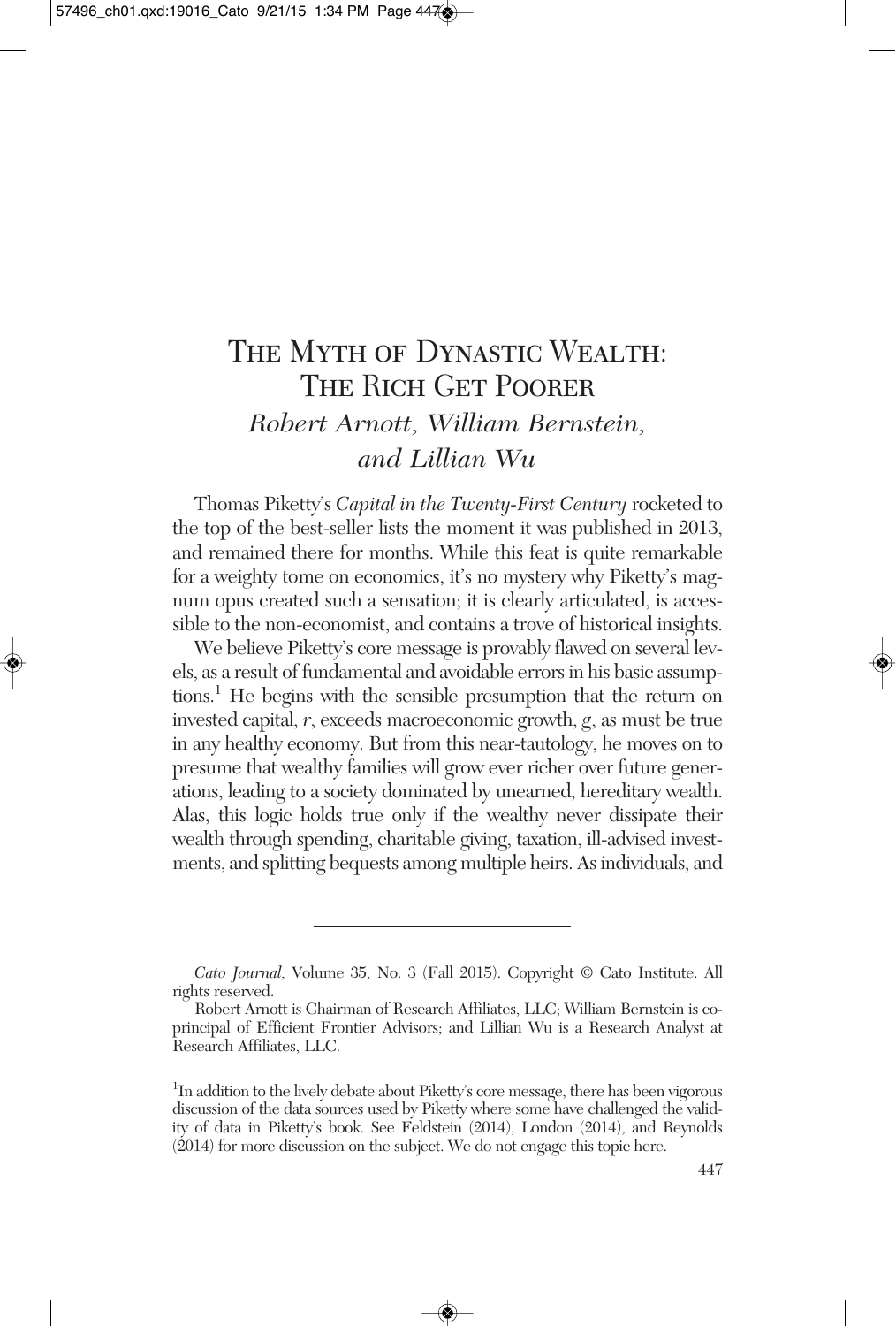as families, the rich generally do not get richer: after a fortune is first built, the rich often get relentlessly and inexorably poorer.

The evidence Piketty uses in support of his thesis is largely anecdotal, drawn from the novels of Austen and Balzac, and from the current fortunes of Bill Gates and Liliane Bettencourt. If Piketty is right, where are the current hyper-wealthy descendants of past entrepreneurial dynasties—the Astors, Vanderbilts, Carnegies, Rockefellers, Mellons, and Gettys? Almost to a man (or woman) they are absent from the realms of the super-affluent. Our evidence used to refute Piketty's argument—is empirical, drawn from the rapid rotation of the hyper-wealthy through the ranks of the Forbes 400, and suggests that, at any given time, half or more of the collective worth of the hyper-wealthy is first-generation earned wealth, not inherited wealth.

The originators of great wealth are one-in-a-million geniuses; their innovation, invention, and single-minded entrepreneurial focus create myriad jobs and productivity enhancements for society at large. They create wealth for society, from which they draw wealth for themselves. In contrast, the descendants of the hyper-wealthy rarely have that same one-in-a-million genius. Bettencourt, cited by Piketty, is a clear exception. Typically, we find that descendants halve their inherited wealth—relative to the growth of per capita GDP—every 20 years or less, without any additional assistance from Piketty's redistribution prescription.

Dynastic wealth accumulation is simply a myth. The reality is that each generation spawns its own entrepreneurs who create vast pools of entirely new wealth, and enjoy their share of it, displacing many of the preceding generations' entrepreneurial wealth creators. Today, the massive fortunes of the 19th century are largely depleted and almost all of the fortunes generated just a half-century ago are also gone. Do we really want to stifle entrepreneurialism, invention, and innovation in an effort to accelerate the already-rapid process of wealth redistribution?

### Piketty's Core Thesis

The central thesis of Piketty's book is his prediction that the problem of unequal wealth distribution will worsen in the 21st century, further exacerbating the economic divisions between society's haves and havenots. This is where his biases lead him astray. We agree that inequality in wealth distribution has intensified in the recent past, but we dispute Piketty's rationale for its source and its persistence, as well as his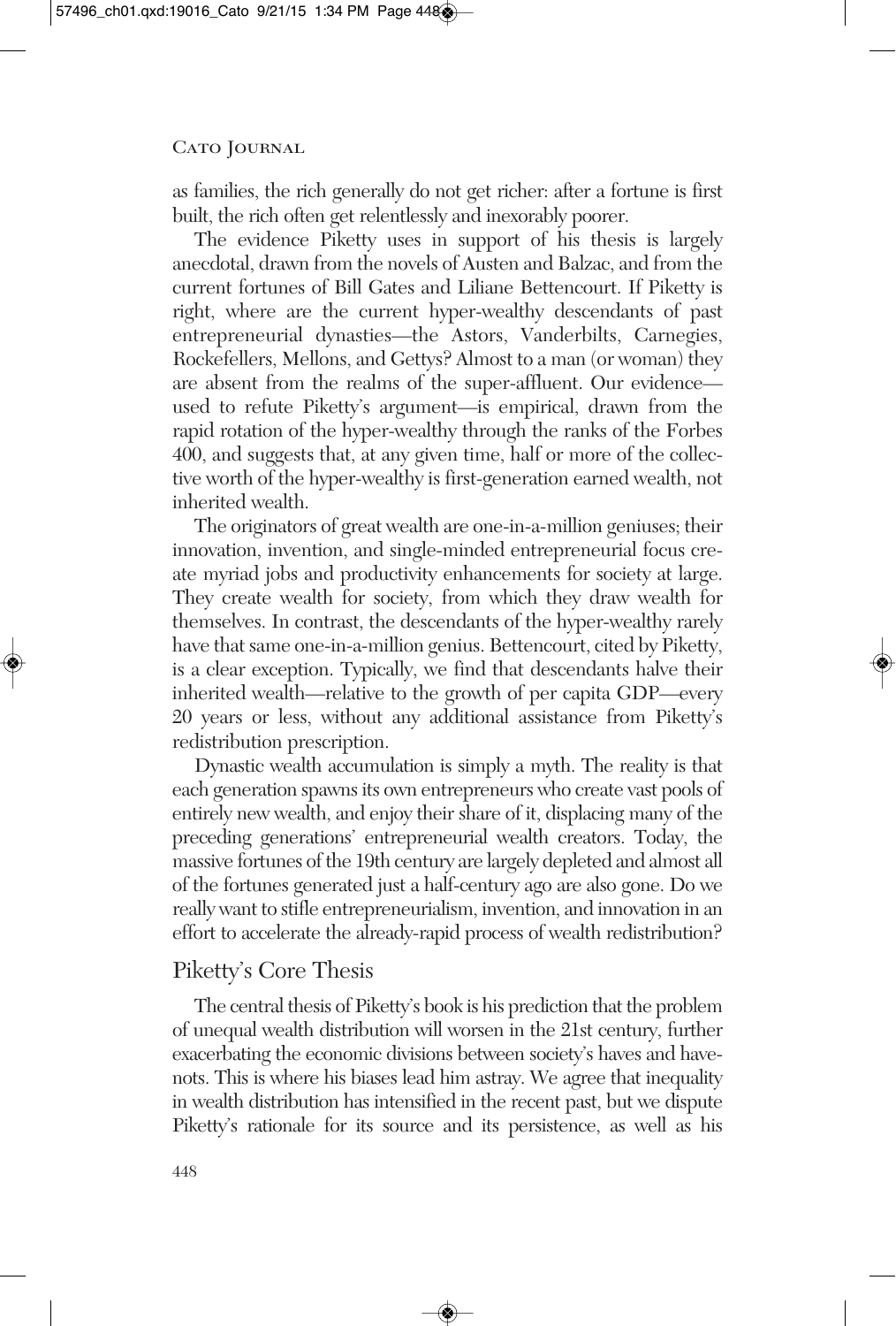contention that it is a problem in need of fixing. Piketty devotes the largest portion of his book to a treasure trove of historical and geographical time-series on income and wealth distributions. Curiously, however, he ignores his own data, basing his predictions and prescriptions primarily on what he calls the two "fundamental laws of capitalism."

The first "law" states that capital's contribution to national income, denoted as  $\alpha$ , can be expressed as

(1)  $\alpha = r\beta$ 

where  $r$  is the return on capital and  $\beta$  is the capital-to-income ratio, a measure of the capital intensity in a given society. This relationship is intuitively obvious; if a nation's capital is 600 percent of national income (or the equivalent of six years of national income), and if the real return on that capital is 5 percent, then the portion of national income earned from capital will be 30 percent.

The classical estimate of capital's contribution to national income is 10 percent to 15 percent. Piketty's estimate of  $\alpha$  is higher, for two reasons. First, his definition of capital is very broad, including not only investment capital, but also productive industrial assets, real estate, and even public assets, such as highways and national parks. Second, and more importantly, Piketty's approximation of *r*, while perhaps correct in the distant past, is irrelevant in today's low-yield world—but more on that later.

Although Piketty's first fundamental law is self-evident (it is, after all, purely a definition), his second "law" is less intuitive. The ratio of capital to income,  $\beta$ , is defined by:

$$
(2) \ \beta = s/g
$$

where *s* is the savings rate and *g* the real growth rate of the aggregate economy. For example, with a savings rate of 12 percent and an economic growth rate of 2 percent a year, long-run capital accumulation will eventually expand to 600 percent of national income. The higher the savings rate and/or the lower the labor force growth and/or the lower the productivity growth, the higher the  $\beta$ . The equation expresses a dynamic whose consequences can play out over decades.

The relationships represented in Piketty's second law have important implications in a world of slower macroeconomic growth. Our research, and the research of many others, suggests that future economic growth will slow considerably due to two demographic headwinds. First, labor force growth in the developed world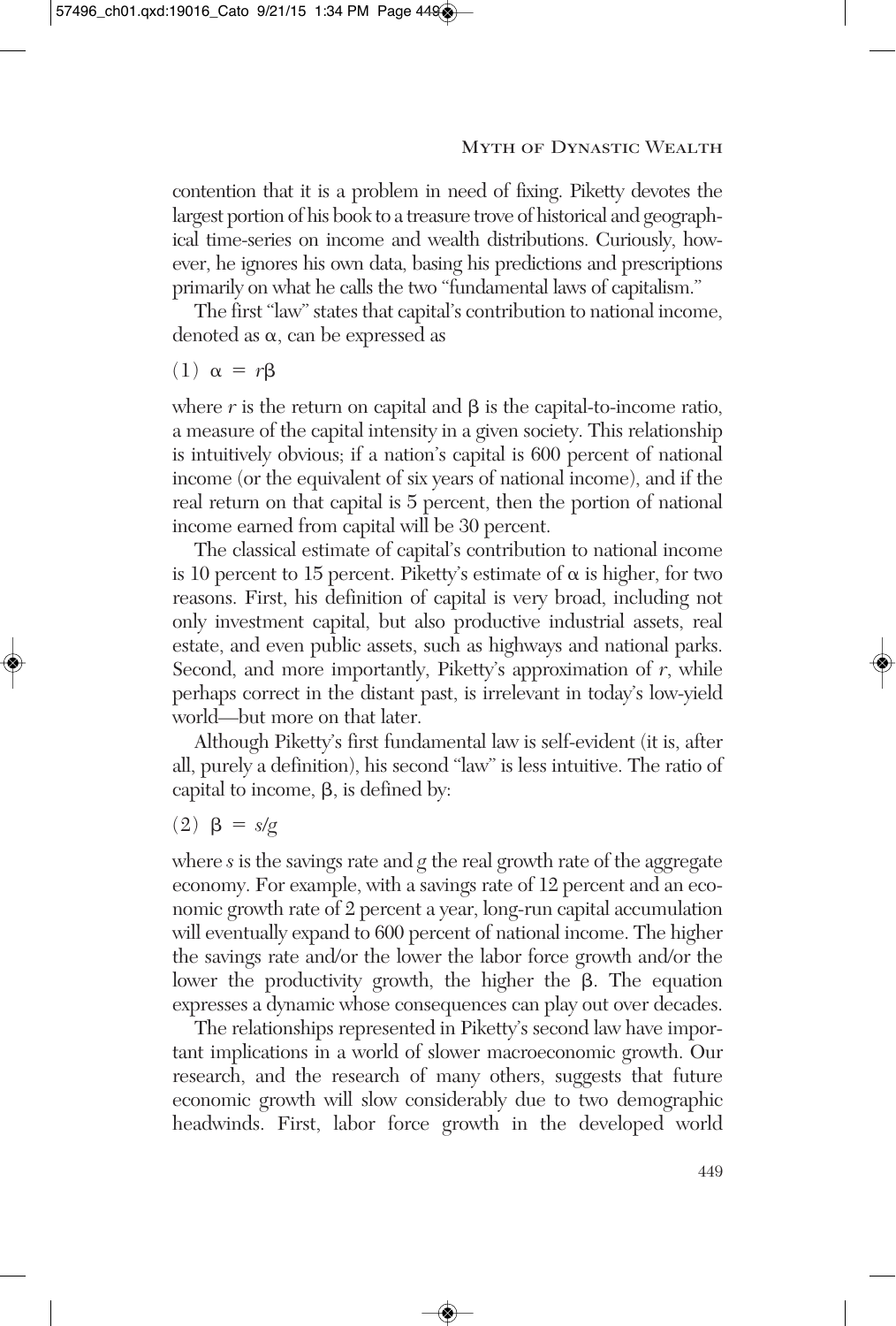has already slowed sharply, even reversing in some developed economies. Second, the global labor force is aging. Because productivity growth occurs at a much faster pace for young adults than for mature adults who are approaching peak levels of productivity, an older workforce means fewer productivity gains. A slowdown in productivity growth is already underway in the developed world, and it is only a matter of time—roughly one generation—before the emerging economies suffer the same fate: sooner in China and Russia, later in India. If growth is halved, then, *ceteris paribus*, aggregate capital must double as a multiple of income, unless *r* falls even further than *g*, either as a consequence of demographic pressures or in parallel with demographic shifts. 2

Over the last 125 years or so, the global capital-to-income ratio, , has ranged between a low of about 200 percent following the devastation wrought by two world wars and a global depression, and today's high of roughly 600 percent, the level also reached during the *belle époque*, or robber baron, period of the late 19th century. Piketty asserts  $\beta$  is going even higher from here, to 700 percent by the year 2100. <sup>3</sup> His claim is based on his estimates of the factors of —economic growth and the savings rate. He forecasts that annual real growth in global output will decline by half from the current 3.0 percent to 1.5 percent in the second half of the 21st century. We agree with his expectations of slower growth. But we have to disagree with his net savings rate assumption of a constant 10 percent. Is his presumption of a fixed savings rate not a rather heroic assumption, given the objective evidence of recent decades?

In Piketty's eyes such a high capital-to-income ratio is cause for alarm. Why so? Piketty is repelled by a high  $\beta$  because a society's total capital, or wealth, is almost always much more unevenly distributed than its income, and a record-high  $\beta$  means a larger pool of

<sup>3</sup>The net savings rate is savings net of capital depreciation and depletion.

<sup>2</sup> One of the authors has closely studied the impact of demography on GDP growth and on capital market returns; our work suggests that these demographic pressures will serve to reduce both growth and asset class returns. In Arnott and Chaves (2012), the relative impact of demography is more stark for asset class returns than for GDP growth. Therefore, we reject the conclusions that Piketty draws from his anecdotal evidence. However, we should acknowledge that the pending demographic changes are wildly "out of sample": they represent demographic profiles never seen in human history, so these demographic shifts may play out in surprising ways. Models based on past data will be unreliable guides to the future.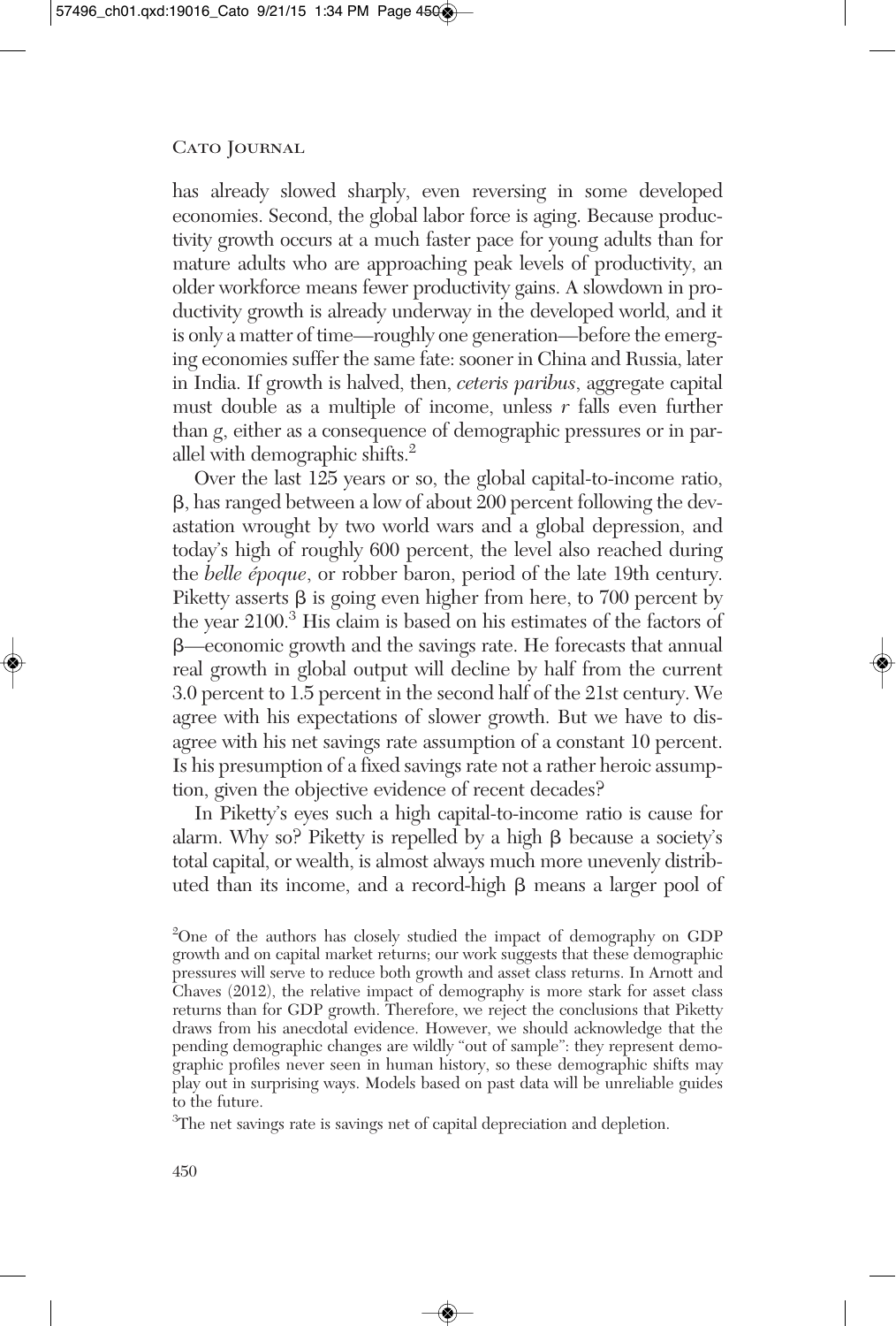wealth will soon be disproportionately enjoyed by the wealthiest members of society. By way of example, Piketty posits that in 2010 the share of earned income of the top 1 percent of American workers was 17.4 percent, whereas the top wealthiest 1 percent owned a 33.8 percent share of total societal wealth.

Elementary finance, though, tells us that this matters little: A doubling of capital wealth due merely to a doubling of valuation, and so to a doubling of the concentration of capital, leaves these 1 percenters with no increase in the income earned on their capital. Incredibly, in Piketty's narrative, the return on capital, *r*, is insensitive to wealth accumulation, so capital's contribution to income,  $\alpha$ , is largely driven by the capital-to-income ratio, β (Piketty 2014: 206).<sup>4</sup> Indeed, to those of us who manage investments, it evokes incredulity to assert that, if the return on capital were halved, a concurrent doubling of  $\beta$  would not change the respective rewards to labor and capital. In fact, in our view, *these precise realignments in rewards can almost entirely explain the growing wealth inequality of the past 30 years*.

If slower demographic growth coupled with slower productivity growth would not reduce the return on capital, then Piketty would be correct that an increasing gap between capital returns and growth  $(r - g)$  would feed directly into a society's wealth inequality. Because *g* has been falling in developed nations, Piketty fears that wealth inequality may grow to dangerous levels. His fear—shared by Occupy Wall Street and similar groups—is one manifestation of a perceived widening of the social divide. The increasing attention given to this fear and the socioeconomic agendas fueled by it were important catalysts for our decision to pursue the research we present here, into the objective evidence for or against Piketty's dynastic wealth narrative.

This fear seems to us based on an invalid counterfactual. In fact, slower growth *will* affect the return on capital; this is a core assumption in modern finance, amply supported by empirical evidence.

Having mentioned Piketty's ideological bias, we must now come clean about our own. One of us (Arnott) is a free-market libertarian

<sup>&</sup>lt;sup>4</sup>Piketty admits that *r* may have fallen and acknowledges that the more capital we throw at something, the lower its marginal return. But he returns to the idea of a 5 percent real return repeatedly, as if it's a quasi-constant. It's nowhere near that today, and has been at that level only at extreme market lows in recent decades (Arnott and Bernstein 2002).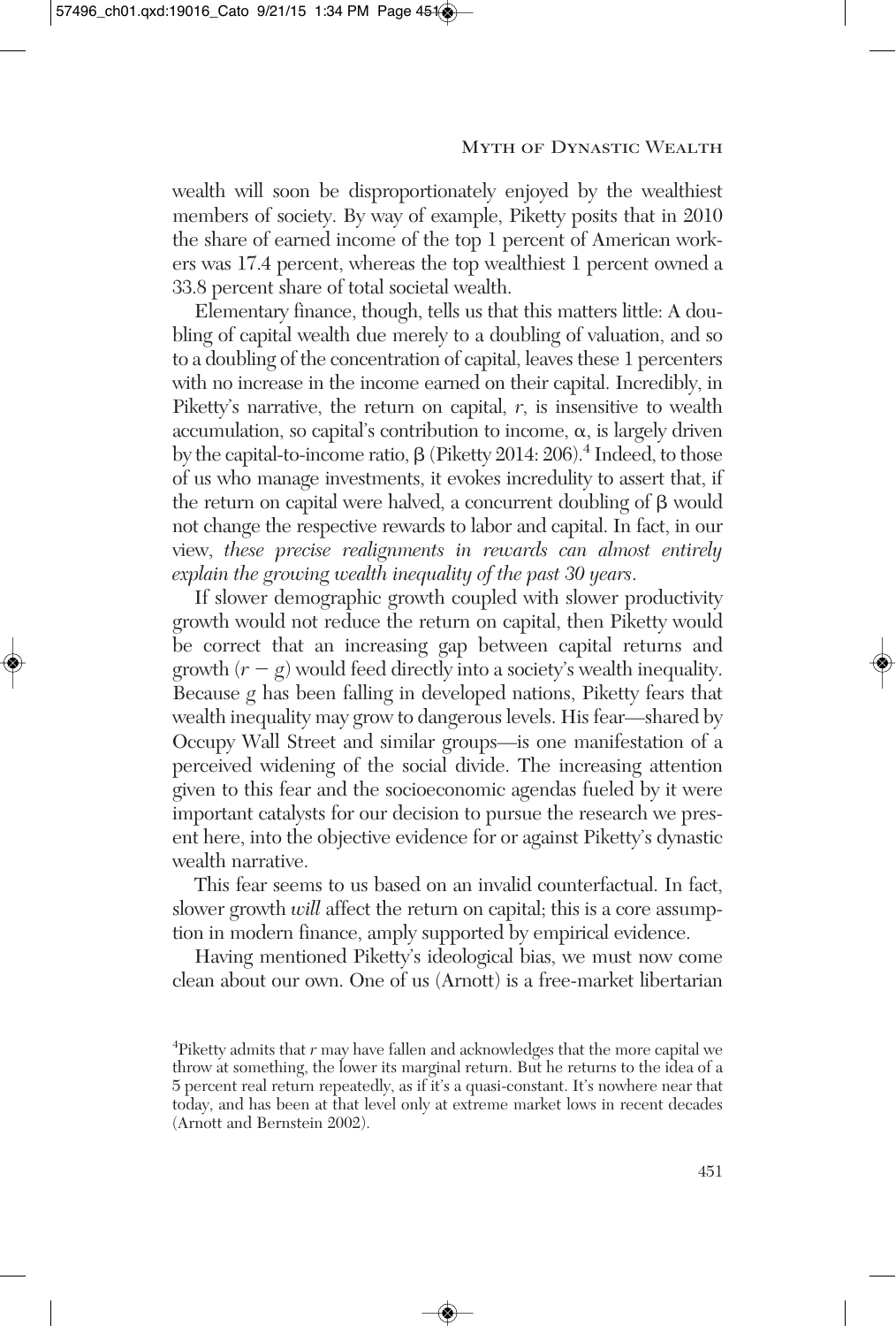and a reluctant Republican, the second (Bernstein) is a registered Democrat who is quite comfortable with a vigorous government role in many economic spheres, and the third (Wu) is a centrist Republican and Berkeley graduate born in communist China. Most would acknowledge the moral imperative of a humane response to poverty, which requires some economically efficient redistribution from the haves to the have-nots. The tension is, as always, between doing too little to help those who *cannot* help themselves and doing so much that inadequate incentive remains to properly reward innovation, invention, hard work, and entrepreneurial risk-bearing, or worse, an incentive to do nothing.

In addition, we believe a secondary tension exists between voluntary redistribution (charity) and involuntary redistribution (entitlement programs). At the risk of being provocative, the difference between Ayn Rand and Karl Marx can be distilled down to their respective definitions of the optimal amount of, and the central government's role in, redistribution.

## What " $r - g$ " Can Investors Expect?

To his credit, Piketty recognizes that classical theory mandates that, associetal wealth increases, the return on capital, *r,* must fall as a result of supply and demand pressures as well as the decreasing return to marginal capital investment. And there he stops. But *r* also falls for at least two other reasons. First, increased longevity decreases investors' impatience for immediate consumption and increases their need to prepare for distant future consumption. Second, in recent centuries, the cost of intermediation has tumbled, increasing the attractiveness of, and decreasing the liquidity premium for, capital assets.

These are not small points. Piketty repeatedly references a 5 percent rate of return on land and government bonds, as described in the 19th-century novels of Balzac and Austen, almost as if it were a physical constant. <sup>5</sup> Only one reference to Homer and Sylla's (2005)

<sup>5</sup> In 1997, one of us posed the question, "In the 2,001 years since the supposed date of the birth of Christ, if one had invested a single dollar [1/350th of an ounce of gold at that time] at 5 percent compounded real return, how much wealth would one now possess?" The answer was that this investor would now own a sphere of gold larger than the earth's orbit around the sun, growing at nearly 10,000 miles in diameter per day. While earning 5 percent real return may be possible, growing wealth intergenerationally at that rate, over long spans of time, is clearly impossible (Arnott and Bernstein 1997).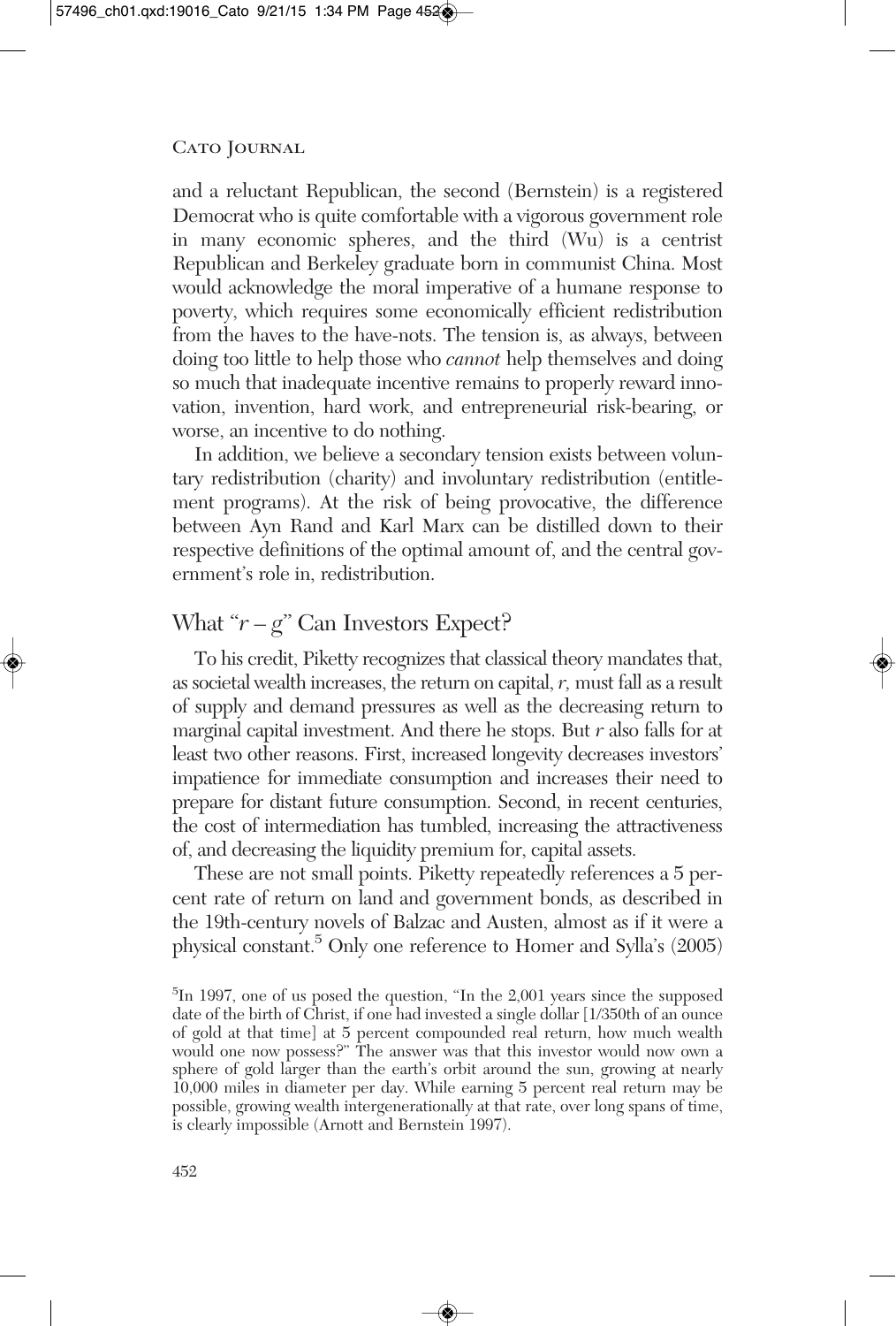encyclopedic *A History of Interest Rates*, the go-to source for the serious observer of the evolution of capital returns over the broad sweep of history, appears in Piketty's tome. He makes no mention at all of the contemporary work of Philippe Jorion and William Goetzmann (1999); William Schwert (1990a, 1990b); John Campbell and Robert Shiller (1989); or Elroy Dimson, Paul Marsh, and Mike Staunton (2002) regarding realized returns in the 19th, 20th, and early 21st centuries.

Had he paid attention to these sources, Piketty would have noticed that over the past five millennia *r* has fallen from near tripledigit rates to the dramatically less than 5 percent rate of today. Jane Austen's heroes and heroines may have feasted on 5 percent consols, but already by the end of the 19th century that rate had fallen to 2 percent. In a world of fiat currencies, the modern equivalent of Austen's consol is the inflation-linked bond (in the United States, these bonds are called TIPS). At the present time, if the issuer has negligible risk of default, ultra-long TIPS typically yield approximately 1 percent.

Another oversight is Piketty's disregard for the fact that past returns on stocks and other real assets, especially in recent decades, have benefited immensely from rising valuation multiples and falling yields. As with bonds, rising valuation multiples and falling yields in equities, real estate, and other assets deliver higher current returns in exchange for lower future returns. As already mentioned, this has been the key, and generally overlooked, driver of the growing wealth gap in recent decades: financial assets are owned by the wealthy. As valuation multiples soar and yields tumble, the liquidation value of the assets of the wealthy soars, but their forward-looking returns on those assets tumble. This bears repeating yet again: If PE ratios double and dividend yields fall by half, the objective spread between the wealth of the affluent and the general public seems to have doubled, but the sustainable long-term spending on those assets has not changed by one iota. The gap in spendable wealth is unaltered.

Piketty ignores the current landscape of expected real stock and bond returns, and he presumes that the affluent can readily find 5 percent real returns on passive investments. Really? Five percent? We wish! With stocks priced to generate a real return of about 3 percent (at this writing, a 1.8 percent dividend yield in the United States. plus, if the last century is a guide, a 1.3 percent growth of real pershare dividends), and 10-year Treasury bonds offering a near-zero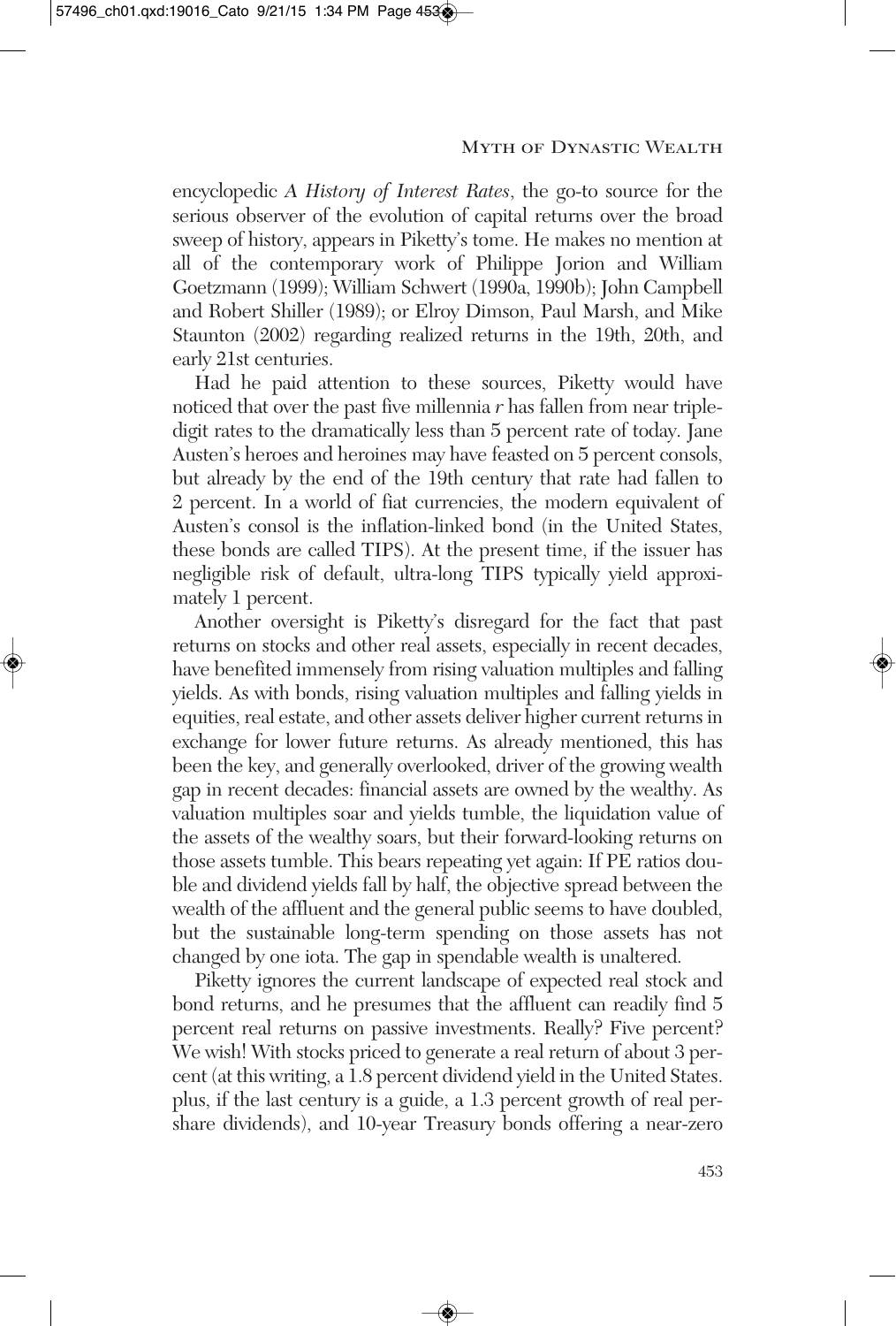real return, an overall portfolio *r* of 2 percent seems optimistic for those who conventionally invest in mainstream stocks and bonds, even assuming they pay no taxes or fees. <sup>6</sup> Piketty's dissociation from real-world capital market returns becomes most obvious when he takes the 5 percent rent-to-purchase-price ratio of Paris flats as present-day confirmation of this value of *r,* as if French landlords are absolved from paying property taxes and utilities, let alone any expenses for renovations and maintenance.

In both our and Piketty's views, *g* has been falling for long-term secular reasons that are unlikely to reverse. And to the serious observer of forward-looking capital market return expectations, *r* has fallen even further and faster, $\bar{ }$  contributing hugely to capital market investors' recent lofty returns, raising the value of capital assets, and aggravating the soaring wealth inequality that so troubles Piketty and many others. If U.S. stocks were trading at the same dividend yield or Shiller P/E ratio as they were in 1982, the inaugural year of the Forbes 400, the S&P 500 Index would be trading at around 600 as of this writing, not 2,000, and wealth inequality would be correspondingly less impressive.

# What of Piketty's Static Savings Rate?

A constant and positive net savings rate implies that the capital accumulation in any given economy, *net of capital depreciation and depletion*, is equal to a constant fraction of the national income every single year. Therefore, when economic growth slows drastically, Piketty's second fundamental law could require up to 100 percent of the national income to be devoted to investment in order to maintain his assumption of a constant and positive net savings rate. This level of capital reallocation is without historical precedent, and we hope

<sup>6</sup> Arnott and Bernstein (2002) showed that annual real dividend growth in the United States, for broad market portfolios, has averaged less than 1 percent per year over the past 200 years. Bernstein and Arnott (2003) showed that the U.S. growth rate of 1.3 percent per annum since 1900 was on the high end of the global range.

<sup>7</sup> Piketty argues that *r* is not sensitive to changes in *g* due to the high (greater than 1) elasticity of substitution between capital and labor; an assumption which not only conflicts with the vast body of economic theory, but also, as Acemoglu and Robinson (2015) point out, lacks empirical support. Rognlie (2014) shows the gap between *r* and *g* is likely to *shrink* when using standard empirical estimates of elasticity.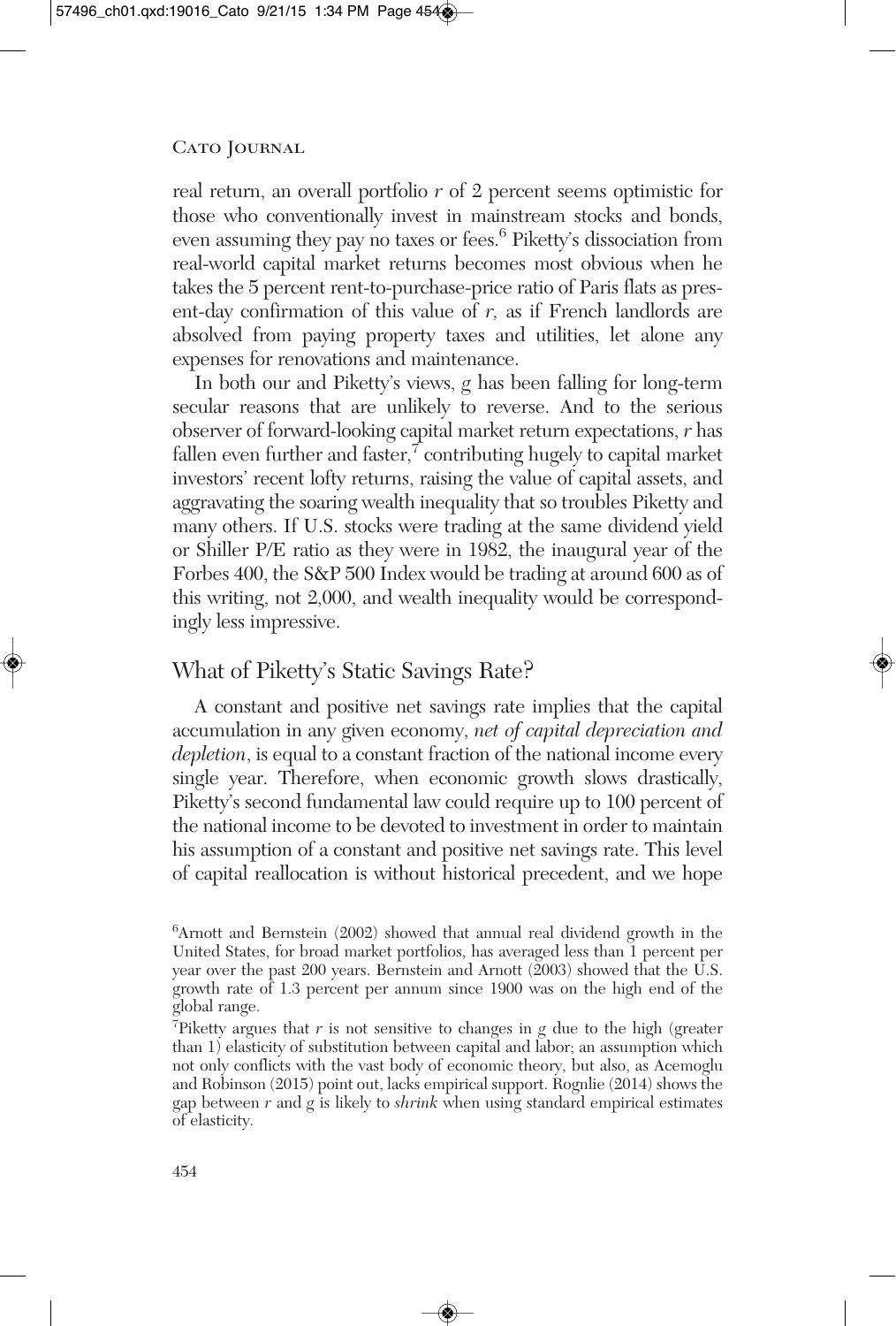even Piketty's most fervent enthusiasts would agree that it is implausible. Certainly, U.S. history over the past half-century suggests that a static savings rate is not realistic, as Figure 1 shows. As labor force longevity has increased, economic growth has slowed, and reliance on entitlement programs has grown, savings have inexorably declined—albeit with a meaningful savings rate "reset" in the wake of the 2008 global financial crisis.

We are not the only researchers who have challenged Piketty's presumption of a static savings rate. Rognlie (2014) suggests that the net savings rate, *s*, is unlikely to be exogenous and invariant to changes in the growth rate, *g*. Krusell and Smith (2014) derived net savings rate formulations based on neoclassical growth models. Their formulation shows that the net savings rate varies positively with the growth rate, and when the growth rate falls to zero, the net savings rate has to be zero.

Piketty further claims that the combination of a constant and positive savings rate and a declining economic growth rate will cause the capital-to-income ratio,  $\beta$ , to explode, leading to increasingly unequal



Source: Research Affiliates based on Federal Reserve Bank of St. Louis, FRED Database.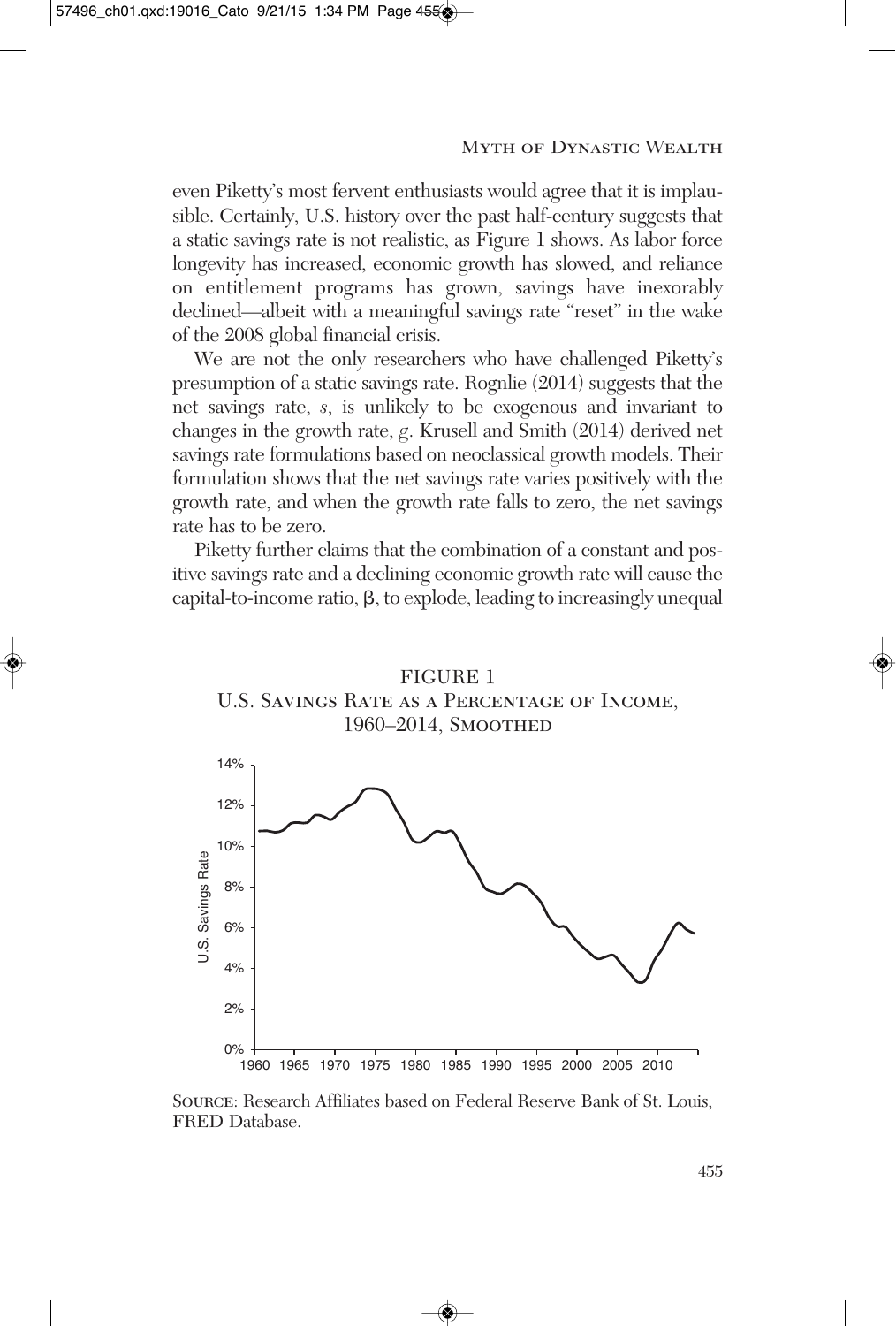wealth distribution. But if the net savings rate declines when growth deteriorates—as history shows it is apt to do—the capital-to-income ratio could just as easily shrink as rise. We shall soon see that Piketty's prognostications of soaring dynastic wealth concentration cannot and will not come to pass.

# The Implausibility of Positive Dynastic *r*

We are impressed with Piketty's data on the growing inequality of wealth ownership. No thoughtful observer of socioeconomic developments could disagree that today's wealthiest 1 percent have a larger share of the pie, across much of the developed world, than the affluent of past decades. A powerful bull market in equities since 1975 will have this effect and the reciprocal effect of lowering the *r* that those assets can produce in the future.

Piketty is mistaken to extrapolate this inequality into a hereditary, dynastic social structure. He justifies his contention with a single deeply flawed argument: the widening gap between real return on capital, *r*, and real economic growth, *g*. Over the last four decades, realized real returns have been outsized, due to that self-same massive bull market, but forward-looking returns have tumbled for the very same reason. Astwo of us observed (Arnott and Bernstein 2002), there is an immense difference between short-term realized returns, heavily influenced by changing valuation multiples, and long-term expected returns, which is the *r* that matters in Piketty's world. Piketty ignores the fact that rising asset prices benefit those who own the assets—the rich—at the cost of sharply lower future real returns. Let's examine his assumption of lofty intergenerational *r* leading to dynastic wealth concentration.

Piketty sensibly points out that investors will invest if they can reasonably expect *r* greater than *g*, though extended periods in which realized returns fall short of economic growth pepper the historical record. Piketty neglects to specify that the *r* that matters, in order for dynastic wealth to accumulate, is the *r net of taxes, spending, division among heirs, charitable giving, and other methods of depletion.* His error in this regard is both trivial in its flagrancy and profound in its importance.

Lucky indeed was the sensible consol investor of the 19th century who benefited from a gold standard and zero inflation, never needing to spend principal. Before the Industrial Revolution, the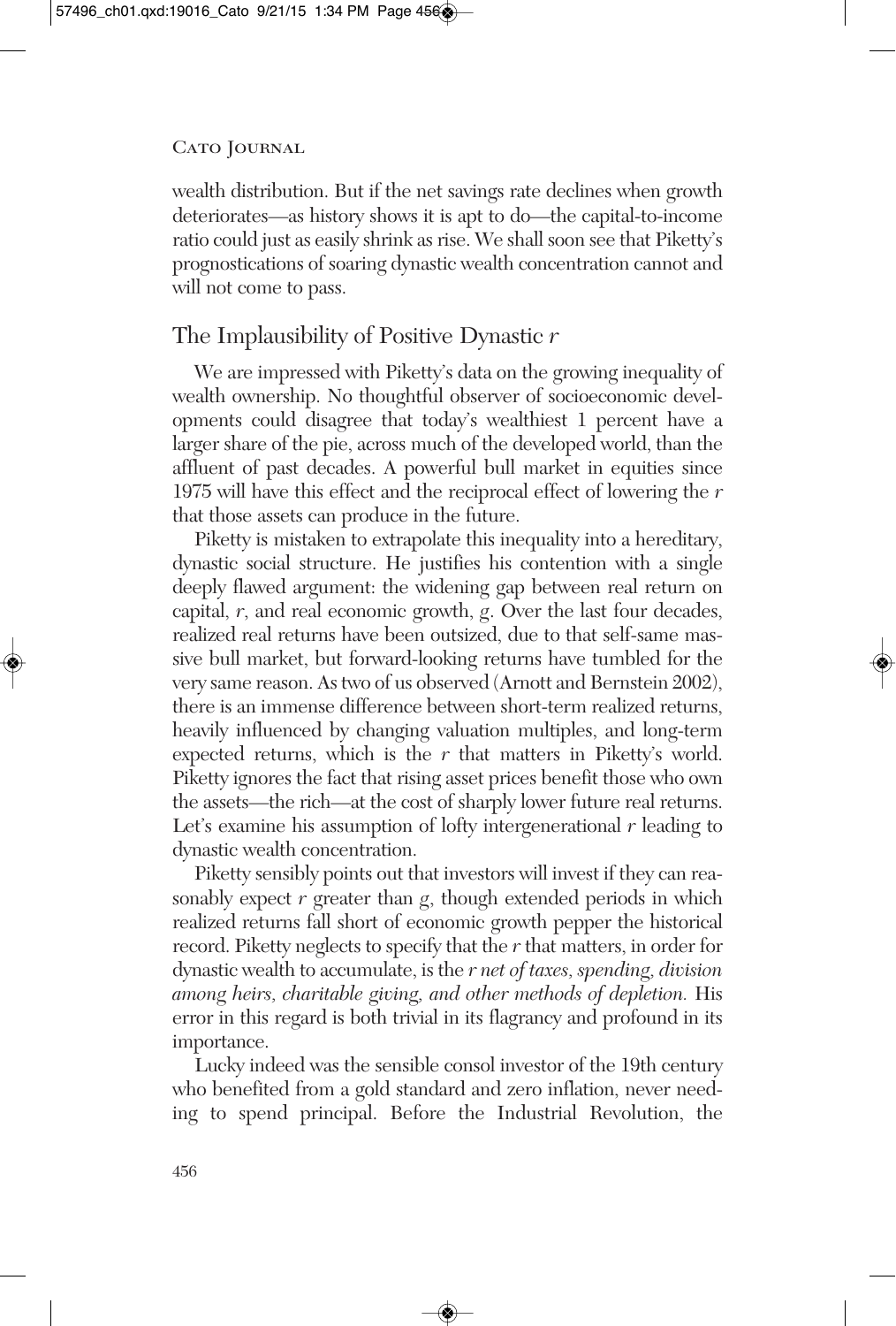pronounced gap between return on capital (at times, 5 percent, though not without default risk) and real economic growth (on average, approximately 0 percent) allowed an investor to live comfortably on investment income and to pass uneroded wealth—tax-free, even—typically to the first-born son. But today the situation is markedly different. Wealth suffers many indignities, by which it is rapidly and unceremoniously depleted.

Piketty turns a blind eye to this reality when he focuses his argument for an explosion of inherited, dynastic wealth on the more than 10-fold increase between 1990 and 2010 in the real fortunes of two billionaires, Bill Gates and heiress Liliane Bettencourt. Reading such folderol made us want to place an emergency call to the cherrypicking police. <sup>8</sup> Is it not possible that the ability of Gates and Bettencourt's father to accumulate wealth was due to extraordinary business acumen, which brought widely sought new products to millions of customers?

And Piketty—seemingly ignoring the ebullience in the financial markets over these two decades—counts the 10-fold increase in Gates' and Bettencourt's wealth as net savings even though it was largely due to rising valuations. Does Piketty really believe that the 22.9 percent annualized return of Microsoft over the 20-year period (or even the 8.5 percent annualized return of the CRSP U.S. Total Market Index over the same period) is in any way indicative of the future return on capital and hence of the future return on the accumulated wealth of the top 1 percent?

Very rare indeed is the family whose growing fortune is due to a positive savings rate—that is, the ability to accumulate further capital on their own. Take, as a counterexample, the Vanderbilt family. When the family converged for a reunion at Vanderbilt University in 1973, not one millionaire could be found among the 120 heirs and heiresses in attendance. So much for the descendants of Cornelius Vanderbilt, the richest man in the world less than a century before. Had Piketty managed money for rich clients, he would understand why the downward trajectory of the Vanderbilt fortune is a far more common scenario for multigenerational wealth.

<sup>8</sup> Even more curious is the choice of Gates to support the alarming growth of wealth dynasties, because Gates' heirs will be much less wealthy than he. Gates has announced he will be giving away most of his wealth.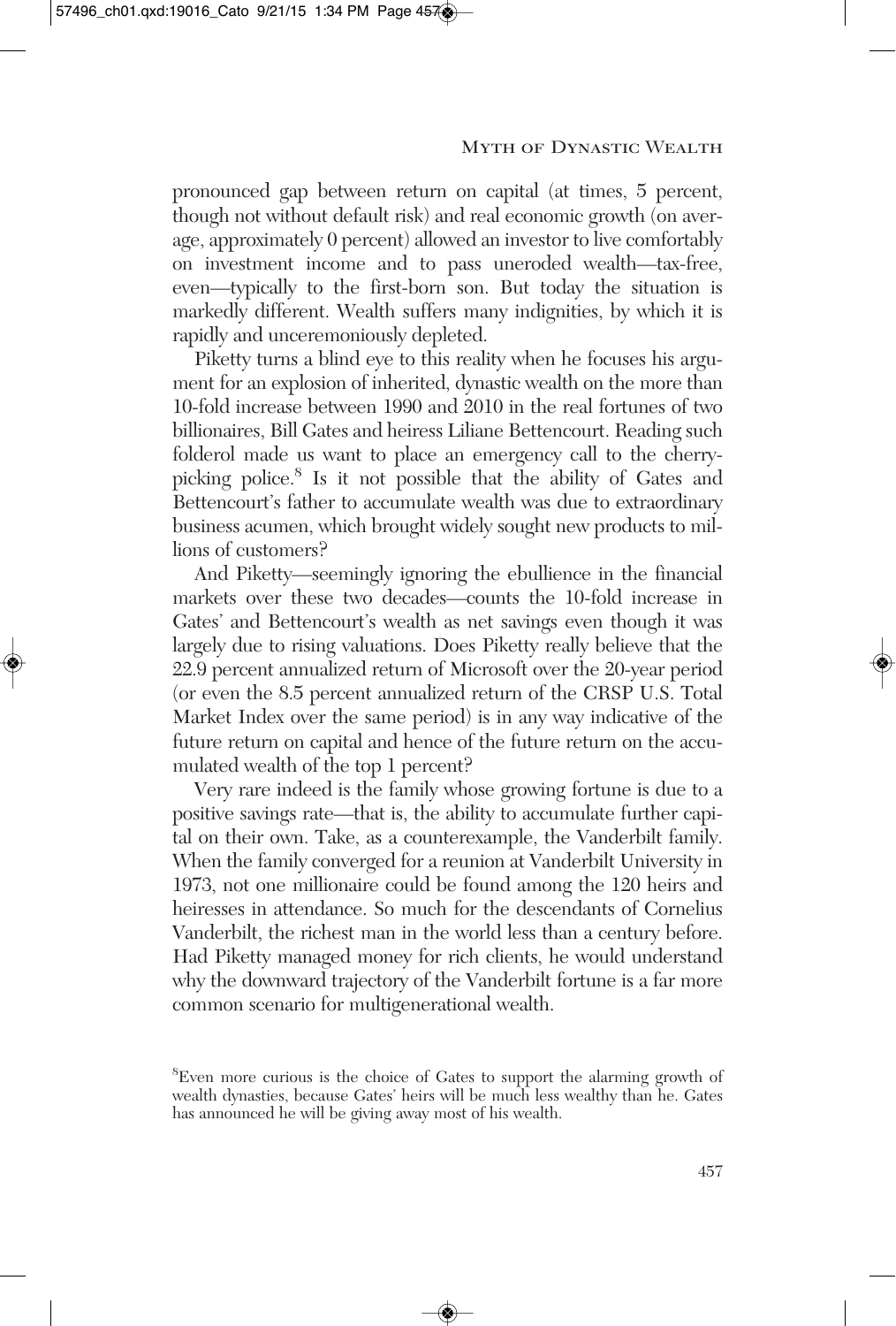Impediments to dynastic wealth have always existed. Today, they are legion. So, how is dynastic wealth eroded? Let us count the ways:

1. *Low Security Returns.* As previously mentioned, the 5 percent real return estimate that Piketty repeatedly references is, especially today, quite optimistic. Piketty believes that advanced money management tools, such as hedge funds, alternative investments, and private equity, will enable the elite to garner returns higher than those available to the huddled masses invested in their pitiful index funds.

An entrepreneur through innovation, invention, and riskbearing in a wealth-creating business may have a shot at elevated returns, but an average arm's-length investment in mainstream stocks, bonds, and REITs—the modern equivalents of Piketty's consols and real estate—offers no realistic prospects of beating, by much, the returns that mom-and-pop investors can earn.

The hyper-wealthy, in our experience, can outperform mainly by avoiding the fad-chasing behavior of the masses, rather than seeking lofty returns from unconventional methods. A willingness to pursue modest return increments is often short-circuited by the very fact that these opportunities are uncomfortable when they are most likely to be profitable. Those who believe otherwise generally fall prey to knaves and do not remain hyper-wealthy for very long.

- 2. *Investment Expenses.* The brokerage and real estate management fees paid by Austen's and Balzac's characters are unknown to us, but we do know that today's wealthy pay a nice chunk of change to bank trust companies, "wealth management" experts, estate attorneys, and the like—a lot of fingers are constantly dipping into the wealth pie.
- 3. *Income and Capital Gains Taxes.* Taxes on income and capital gains were not levied to any significant degree during the 19th century, but they consume a large fraction of pretax real return today. The modern investor is even taxed on the inflation component of return, an indignity that Balzac's and Austen's characters could not have imagined.
- 4. *Performance Chasing and Poor Investment Decisions.* This source of wealth erosion is nothing new. As documented by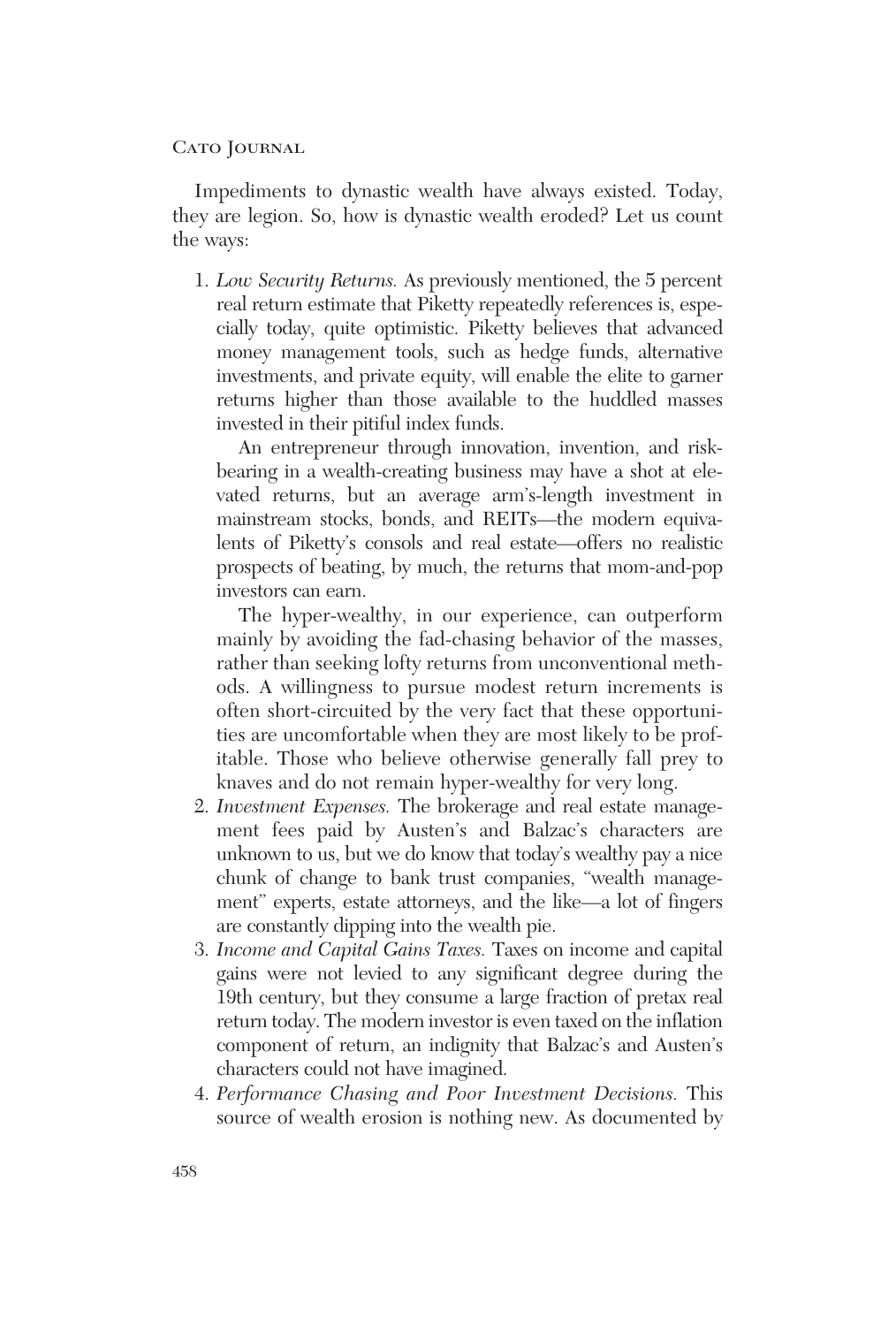Charles Mackay in the 19th century, neither wealth nor intelligence confers protection against foolish investment decisions (Kinnel 2005, 2014). 9

- 5. *Charitable Giving.* Encouraged by the tax benefits associated with donating wealth, charitable giving has become a competitive sport amongst the hyper-wealthy.
- 6. *Hedonic Readjustment Borne on Technological Progress*. Productivity growth and human nature mandate that a return on wealth equal to inflation is not adequate. How many of us would be happy with the median standard of living from a century or even a half-century ago?
- 7. *Breeding.* Our intensive first-hand research inescapably supports the idea that people like to breed. Piketty's beloved Austen and Balzac characters certainly were fruitful and they multiplied, compelling each successive generation to watch as its comfortable £1,000 annual income was halved or worse, unless, of course, another family's income stream could be appropriated through marriage. We observe that today's affluent continue to breed, so that each generation's fortune should approximately halve.<sup>10</sup>
- 8. *Estate Taxes.* In contrast to Piketty's gilded era, present-day estate taxes exact a substantial toll on family wealth, that is, if a modern plutocrat would even dare to award his or her undiluted estate to progeny.
- 9. *Costly Estate and Tax Battles.* Rather than the novels of Austen and Balzac, Piketty would have benefited from reading Dickens' *Bleak House*, which describes how legal fees inexorably consumed a patrimony. It bears mention that tax authorities pay special attention to the wealthy, pursuing perceived tax infractions at great expense (in time, money, and distraction from their task of earning more taxable income) to the affluent.

10 Even in Japan, South Korea, and Singapore where fertility rates are around 1.3, a 25 percent dilution in wealth in every generation is to be expected.

<sup>9</sup> In his seminal white paper, Kinnel (2005) showed that U.S. mutual fund timeweighted returns beat the mutual funds' dollar-weighted returns (actually enjoyed by the funds' investors) by an average of 2.8 percent a year due largely to investors' passion for chasing past winners and shunning recent losers. A 2014 study by JP Morgan and Dalbar Inc. suggests that the average investor earned 2.5 percent from 1994 to 2013 versus 9.2 percent for the S&P 500 and 5.7 percent for bonds, suggesting a 5 percent annual shortfall relative to a 60/40 portfolio. Some have challenged the methodology, hence the results. But we know of no studies that fail to show a shortfall.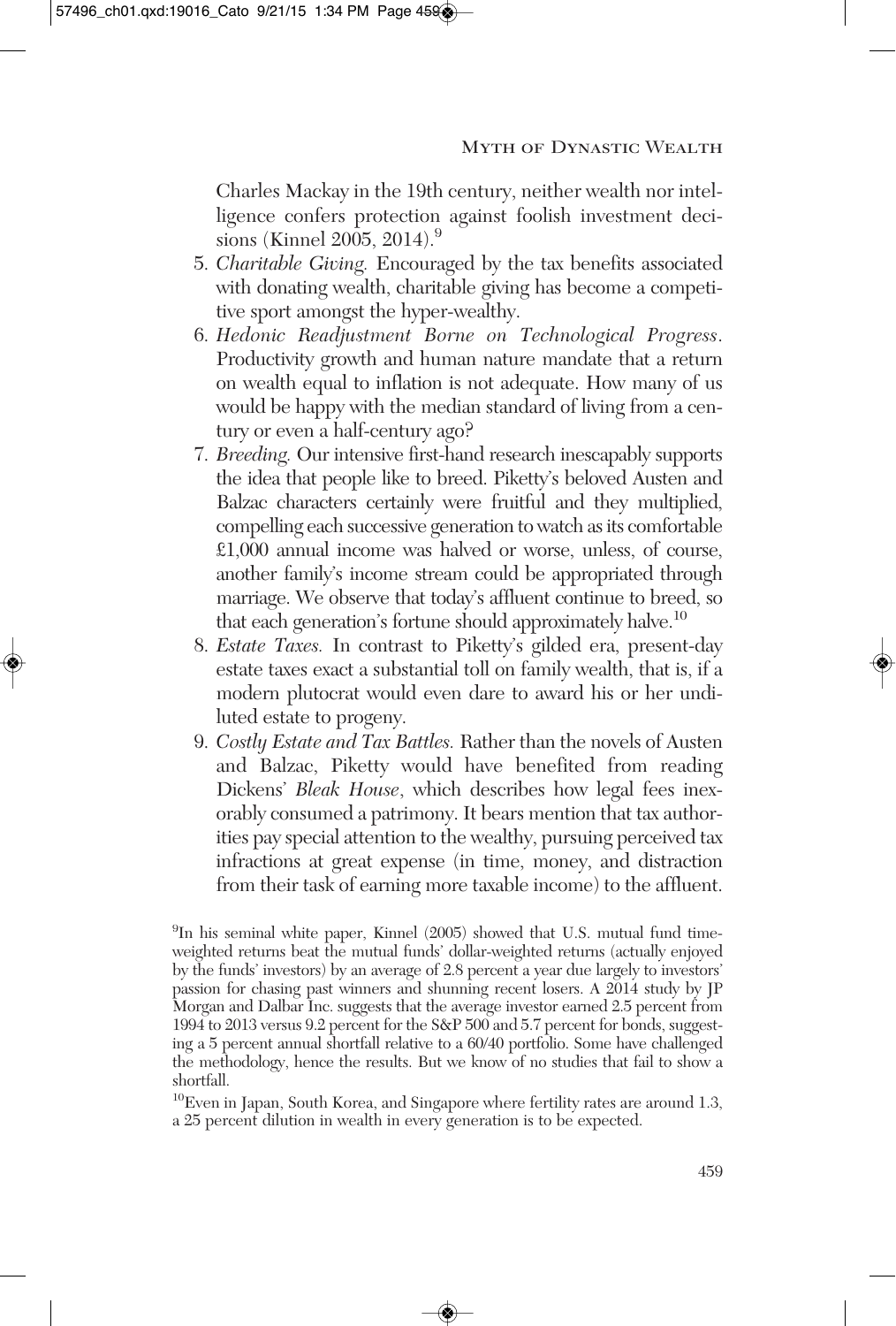We applaud the successful pursuit of tax abuse, but we hear less about the abusive pursuit of legitimate tax management.

10. *Spending.* And lest we forget, heirs *spend—*sometimes a lot.

Suppose Piketty is right and the elite can, indeed, earn a 5 percent real return on their invested assets. If each of the aforementioned 10 factors costs an average of just 1 percent a year of return, the "dynastic" *r,* or retained *r,* is *minus* 5 percent. This force cuts real net worth in half every 14 years and closer to 70 percent over each generation. As we shall see, this is the norm among the hyper-wealthy. In our collective experience, among mere multimillionaires, an average cost of 2 percent or more—*per factor each year*—is closer to the truth, in which case hereditary wealth evaporates faster than a puddle in the Sahara. 11

We can think of no better metaphor for the evaporation and generational fissuring of hereditary wealth than the sorry fate of the Rokeby estate, currently occupied by the tenth and eleventh generations of Astor heirs who are scattered among the complex's rabbit warren of shabby apartments and whose "occupations" include organic farming, puppet making, and memoir writing. The career of the estate's current patriarch, Richard Aldrich, educated at Johns Hopkins and Harvard, was summed up by his younger brother thusly: "You've never worked a day in your life" (Aldrich 2013: 51; Green 2013). A small trust fund, coupled with paying boarders and documentary producers, provides for a semblance of upkeep, but the grounds have likely seen their last generation of Astors.

This rapid fading of hereditary wealth corresponds, more or less, to what we've observed on the front lines of money management. A majority of our clients acquired their wealth the old-fashioned way, building wealth through innovation, invention, and business acumen. Whereas a substantial minority did inherit, in no case was that wealth transmitted beyond two generations. Some of our clients' offspring will wind up in "the 1 percent," but very few of their grandchildren will. Let's turn from Piketty's (and our own) anecdotal evidence to the empirical evidence found in the evolution of the many vast fortunes of the Forbes 400.

<sup>&</sup>lt;sup>11</sup>This is one area where the hyper-wealthy do have an advantage. A family with \$20 million of inherited wealth can dissipate it in no time at all. A family with \$1 billion or more would need to work much, much harder to waste it all in a decade or two!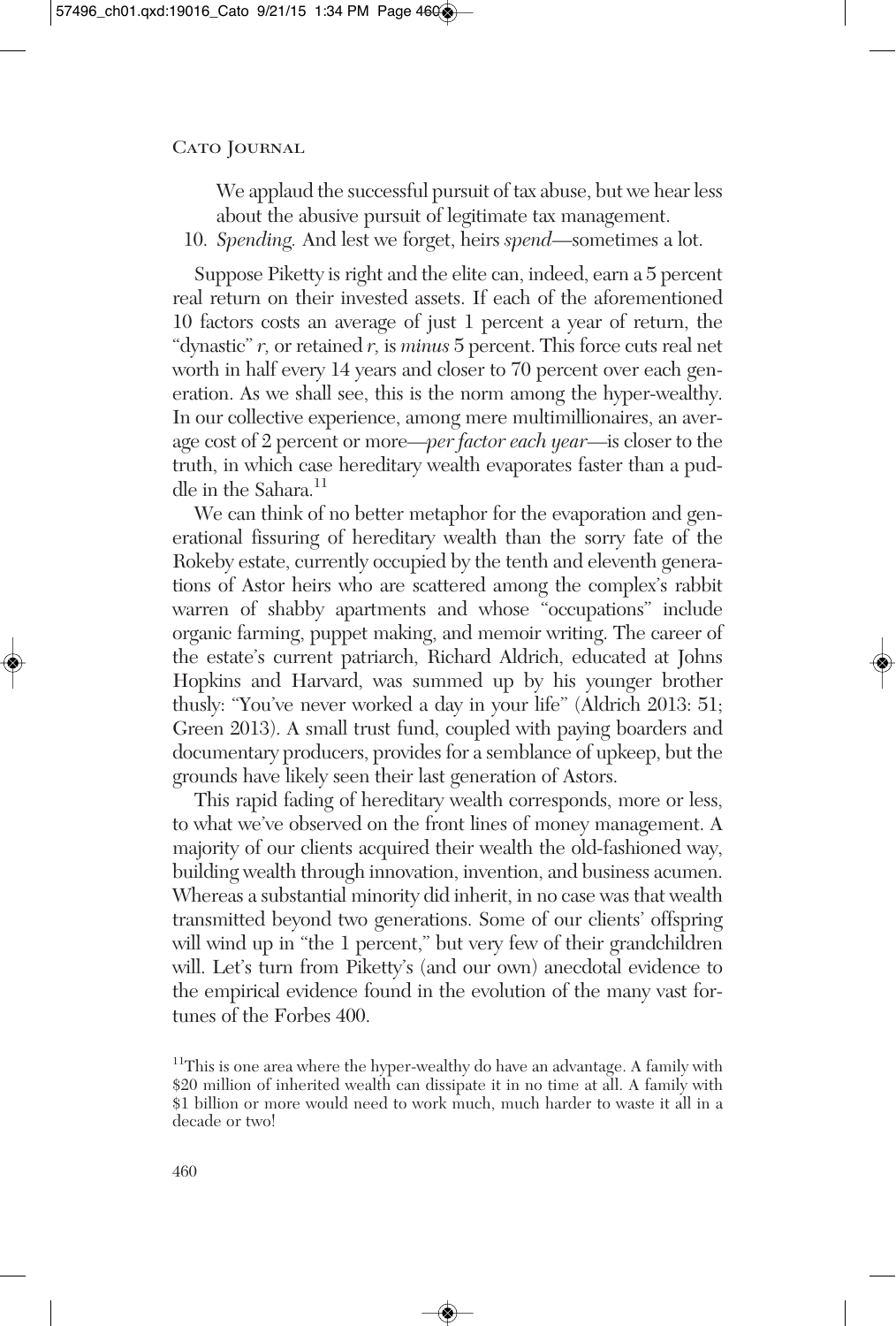The Forbes 400

As Piketty points out, the Forbes 400 list is far from a perfect measure of the wealth accumulation of society's most affluent; nonetheless, Piketty references the list to demonstrate how wealth concentration has increased over the last three decades. According to Forbes 400 data, the share of billionaires' private wealth has risen from 0.4 percent in 1987 to 1.5 percent in 2012 (Piketty 2014: 432–36). Piketty sees the growth in the threshold for extreme wealth and naively assumes that it's the same people getting richer; nothing could be further from the truth.

Figure 2 illustrates how the wealth cutoff—in both nominal terms and in 2014 dollars—for the Forbes 400 has steadily risen since the list began in 1982. Achieving membership in the Forbes 400 in its inaugural year required an estimated net worth of \$75 million; in 2014, a net worth of \$1.5 billion was needed to make the cut. Even net of inflation, the price of admission rose 8-fold over the 32 years since the list has been published.

The Forbes 400 contains slightly more than one one-millionth of the U.S. population. We can thus normalize these results for population growth, to a constant share of the U.S. population.<sup>12</sup> In 1982, when the U.S. population totaled 231 million, Stephen Bechtel, with a net worth of \$200 million (\$498 million in 2014 dollars), ranked 231st on the list. He, and everyone above him on the list, can be considered the one-in-a-million. In 2014, when the U.S. population had reached 318 million, Ray Lee Hunt ranked 318th on the list, boasting a net worth of \$5.9 billion. In real terms, the price of admission to one-in-a-million status rose 12-fold, from 1982 to 2014.

This observation is not inconsistent with Piketty's more formal, and inclusive, data. But are the hyper-wealthy one-in-a-million getting richer? Yes and no. As a class, they are. The top line on the graph in Figure 2 documents their progress: their wealth rose from 13,800 times U.S. per capita GDP in 1982 to 108,000 times U.S. per capita GDP in 2014. <sup>13</sup> But the 32 years of the list's existence encompass the

<sup>&</sup>lt;sup>12</sup>Of course, the list includes considerably more than one in a million, as almost all of the Forbes 400 represent the wealth of a family, not of an individual.

<sup>&</sup>lt;sup>13</sup>One should be careful not to fall into the trap of thinking this means that, if the members of the one-in-a-million group have wealth that exceeds per capita GDP 100,000-fold, they have one-tenth of the wealth. This is a comparison of wealth with GDP, roughly akin to comparing net worth with income.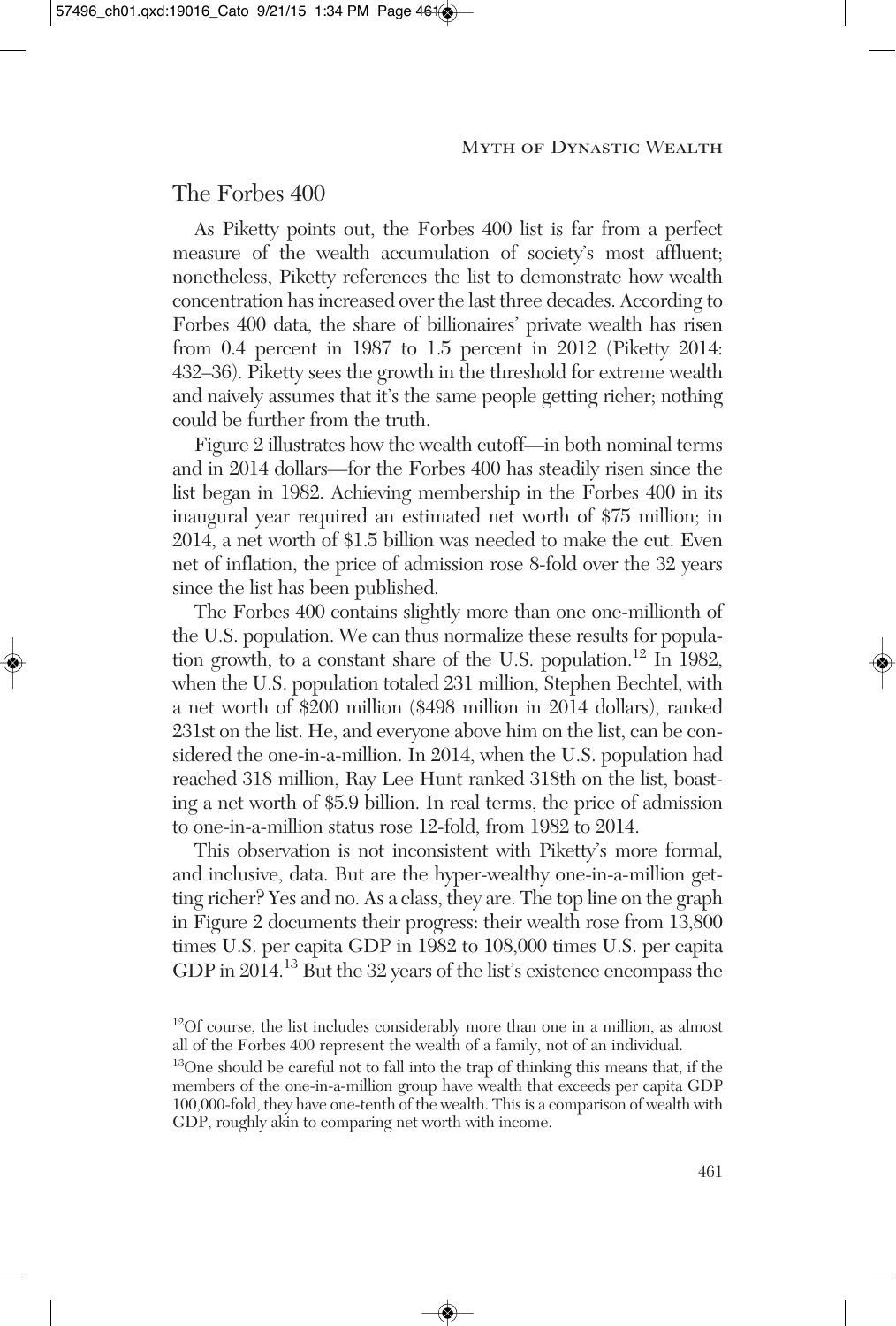

Source: Research Affiliates based on data from *Forbes* and Global Financial Data.

largest equity bull market (1982–2000) and the largest bond bull market (1982–2012, and perhaps beyond) in U.S. capital markets history. Greater wealth concentration over this period was a direct consequence of this dual stock-bond bull market and goes hand-in-hand with a plunge in forward-looking *r*, the return on invested capital.

When an individual makes a sufficiently noteworthy contribution to society—whether by invention, innovation, or entrepreneurial risk-bearing—and it hoists them into the Forbes 400, only monumental continuing achievement keeps them there. Idlers, even if in the past they were hard-working, highly competent people who played a brilliant hand, will not linger long on the list. Their wealth dissipates into society at large.

Piketty dismisses the accuracy and validity of the Forbes 400 (and other lists that rank the wealthy) because the super-affluent do not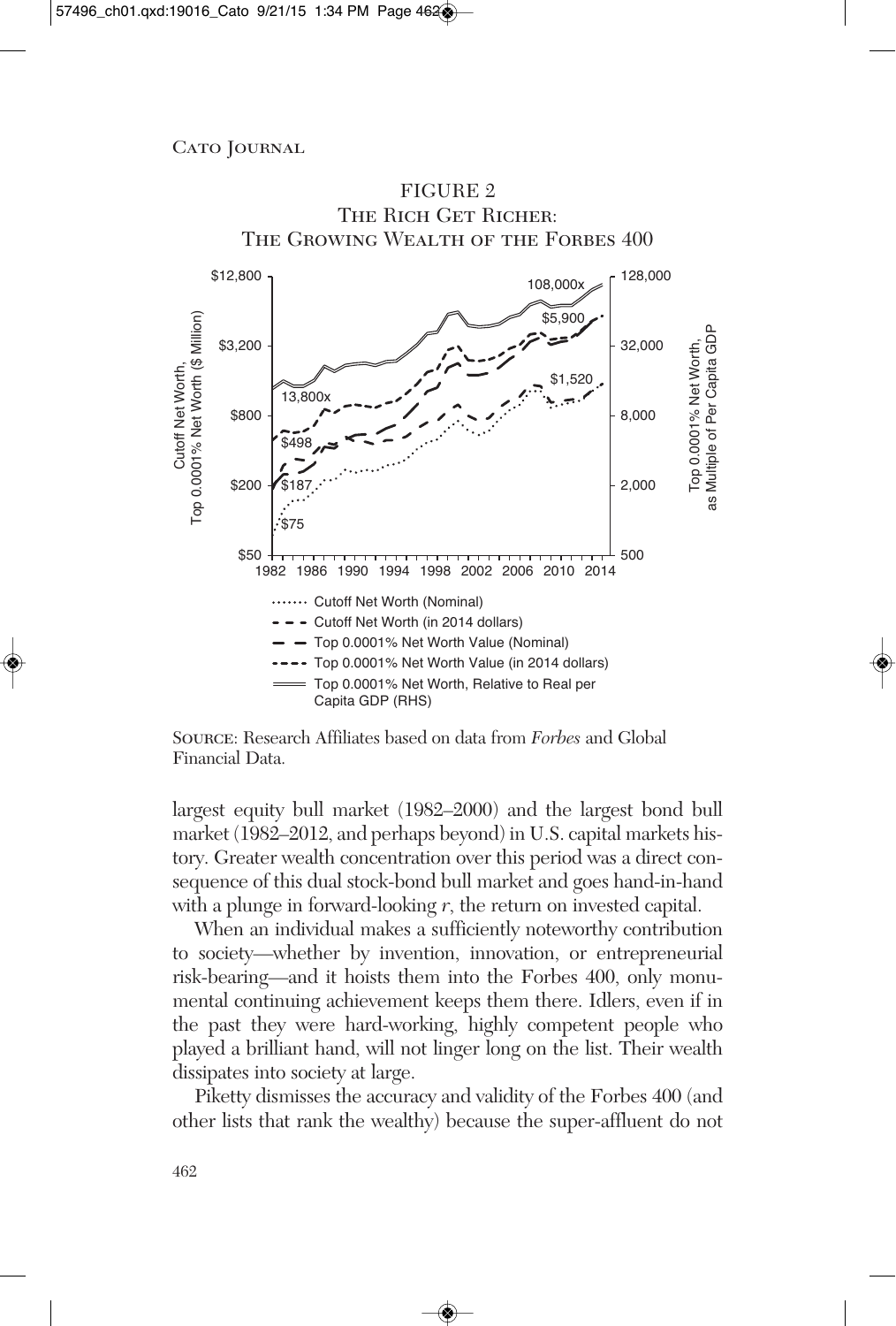advertise and verify the true amount of their wealth. It's a fair critique. However, it's equally fair to note that the hyper-wealthy are not that hard to find. Granted, the 1982 version of the list is suspect; the first effort will have missed many wealthy families.<sup>14</sup> But we can reasonably assume that the accuracy of the list has improved with each passing year. *Forbes* and others will do their level best to unearth those who are secretive about their fortunes. Once found, these wealthy individuals are easy to track; consequently, their *fading* fortunes, the central feature of our analysis, are easy to document.

If dynastic wealth accumulation were a valid phenomenon, we would expect little change in the composition of the *Forbes* roster from year to year.Instead, we find huge turnover in the names on the list: only 34 names on the inaugural 1982 list remain on the 2014 list, and only 24 names have appeared on all 33 lists. <sup>15</sup> However, as John Maynard Keynes succinctly noted, "In the long run we are all dead." Wealth, as entitling as it may be in other respects, does not offer a means of escape from this general rule. The average age of the original 1982 *Forbes* listee was 62. Many passed on—and passed on their wealth—long before 2014.

So, let's look at descendants, those with the same surname and women who retain the surname as a middle name, except for those who are clearly unrelated. <sup>16</sup> The 2014 list includes elites and/or their descendants from 69 inaugural families, of whom only 36 inaugural families from 1982 have consistently made *all* subsequent lists. The inaugural descendants' aggregate wealth is equal to 39 percent of

<sup>14</sup> *Forbes*' first effort to compile the list was demonstrably incomplete, but not badly so. Figure 2 shows that the change in the wealth cutoff for admission to the list had its biggest year-over-year jump in 1983, yet surprisingly few of the largest fortunes were actually missed in 1982. The main oversight would appear to be the Bass family, with collective wealth of \$2.5 billion in 1983 (split five ways); followed by the Koch family, with just over \$1 billion; and the Milliken and Ford families, each with \$790 million to \$900 million (split three or four ways). It's safe to assume that they would all have made the 1982 cut had they not been "flying under the radar."

<sup>&</sup>lt;sup>15</sup> Some debut elite were dropped from the list in certain years and reappeared in later years; therefore the number of "all-time survivors" will be less than the 34 remaining debut elite as of 2014. It also bears mention that mortality ensures that none of the debut elite will be on the 2082 list, so our assessment including heirs is more relevant.

<sup>&</sup>lt;sup>16</sup>This method will obviously miss a modest number who marry into different last names and do not retain the family name as a middle name (as is common practice in America's elite families).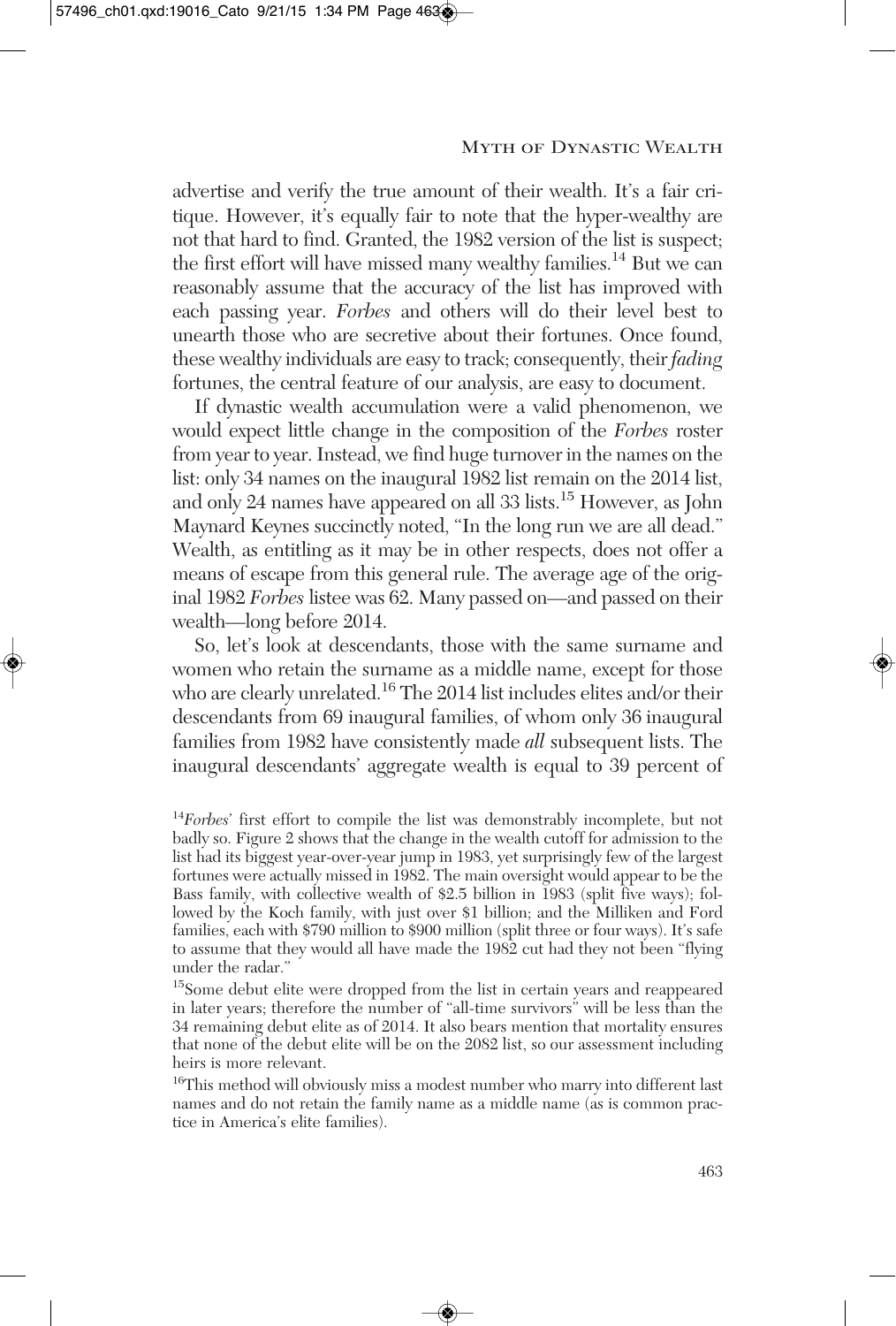

FIGURE 3

the total wealth represented on the 2014 list, implying that the other 61 percent is "new wealth"—fortunes newly created in the past 32 years. <sup>17</sup> Figure 3 traces the erosion of the 1982 Forbes 400 from subsequent lists. The top line shows the proportion of the aggregate wealth held by the inaugural elite and their progeny who remained on the list in the years between 1982 and 2014. The solid line shows the number of the inaugural elite and their heirs who remained on the list in subsequent years.

The first-year erosion of 1982 wealth was aberrantly large: 10 percent versus an average of about 4 percent. This would seem to

Source: Research Affiliates based on data from *Forbes*.

<sup>&</sup>lt;sup>17</sup>Note that some family members know best to take the money and spend it, while some are gifted in creating new wealth with their share of the family fortune. Therefore, attributing 61 percent of wealth to "new wealth" could be an underestimate.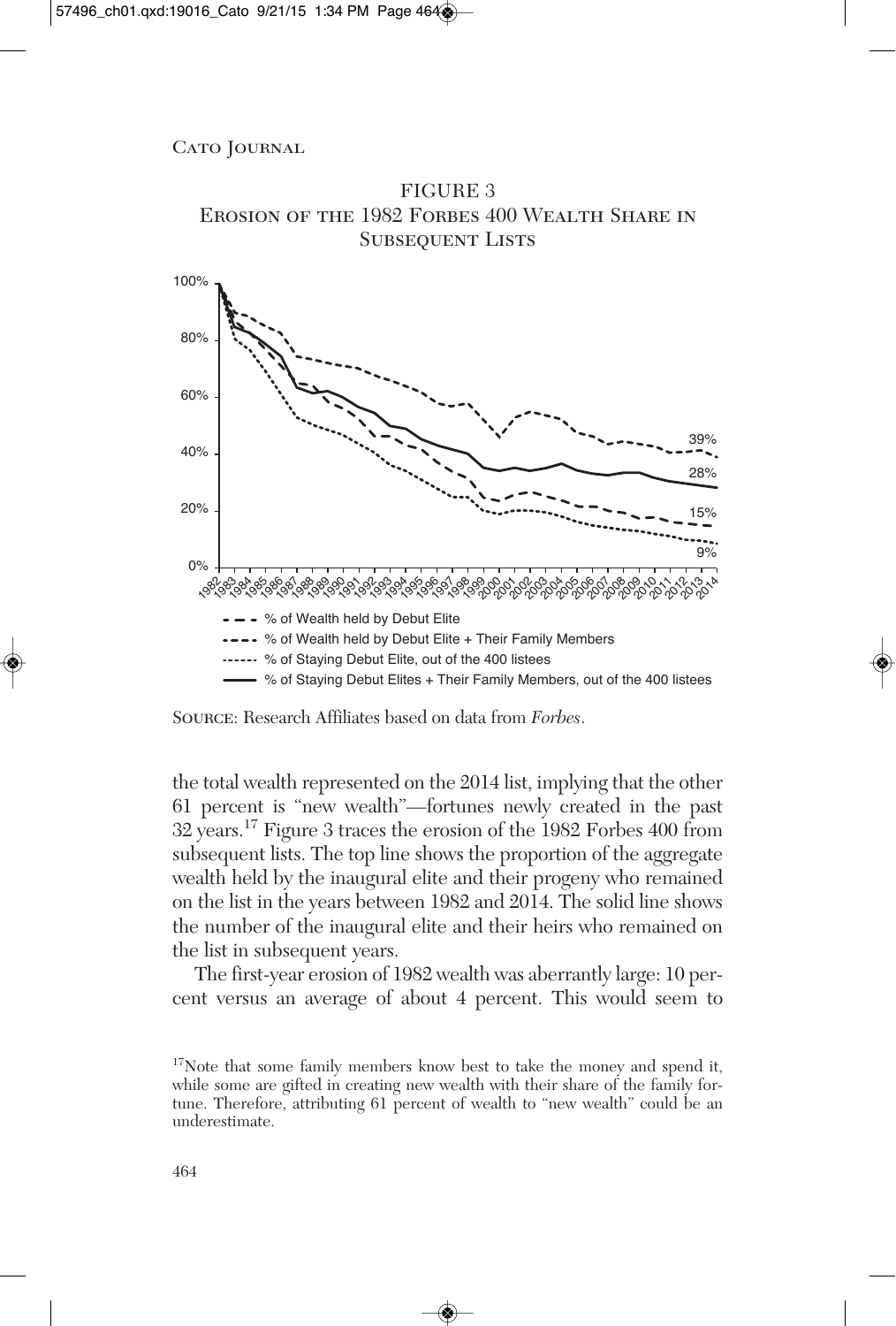suggest that 10 percent of the wealth on the 1983 list was newly minted *in a single year.* If instead the true new wealth in 1983 was 4 percent, the same as the average year, it would indicate that the sleuths at *Forbes* may have missed a handful of hyper-wealthy in 1982, roughly 6 percent of total Forbes 400 wealth. That's not a bad miss for the first try. It suggests that maybe the cutoff in 1982 should have been around \$100 million, not \$75 million.

The same pattern of wealth erosion, or "fall from grace," that we saw in Figure 3 has repeated itself throughout the history of the list, as shown in Figure 4. The chart plots the percentage share of the Forbes 400 wealth held by surviving members (i.e., those remaining on the list) and their families in each year the list has been compiled. The fall from grace is essentially identical to the pattern established in 1982, with one extreme exception. Around the peak of the tech bubble in 1999 and 2000, many prior listees suddenly and dramatically fell off the list as dozens of newly





Source: Research Affiliates based on data from *Forbes*.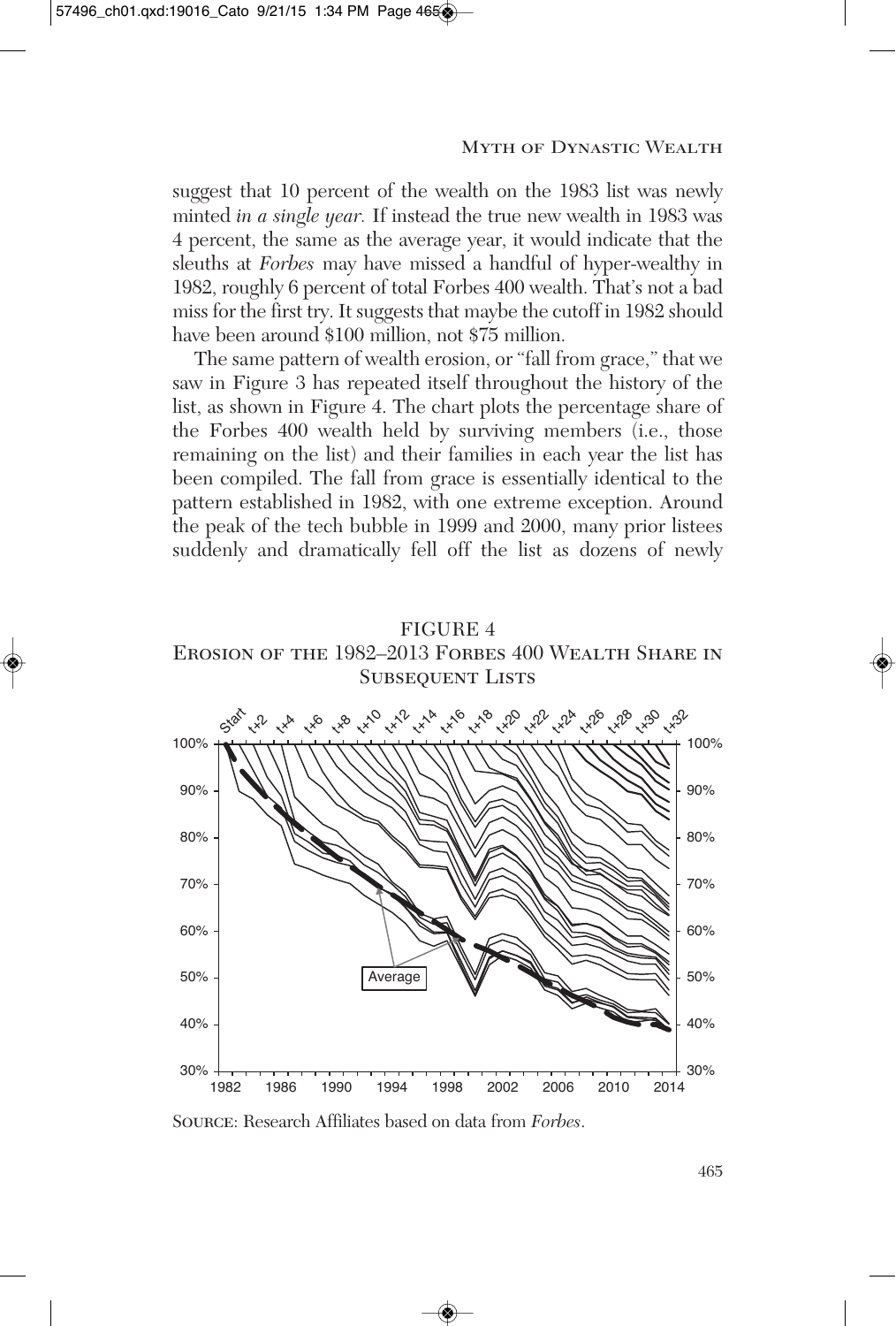minted tech billionaires surged on. When the tech bubble burst and the tech billionaires' wealth collapsed, some of the old-money hyper-wealthy reappeared.

If we average across all of the years, we find a remarkably stable relationship, as shown in the heavy dashed line in Figure 4, which ties to the time scale on the top of the graph. Each cohort of Forbes 400 families owns less than half of all Forbes 400 wealth just 23 years later, on average. This does not mean that the hyperwealthy are losing 3 percent of their wealth every year. It means that the existing and established hyper-wealthy are displaced by newcomers at a rate of 3 percent of their collective wealth, each and every year. Half of the wealth of the 2014 Forbes 400 has been newly created in one generation.

Yes, the rich have (collectively, not individually) been getting richer, but not for the reasons that Piketty rues. The reason the rich are getting richer is a combination of the newly rich creating wealth, matching the old wealth in each generation, while the older rich over the 32-year span that we analyze—have benefited from the largest bull market in history, with rising valuations as a consequence of falling future yields on capital. Capital is *worth* more in part because it *earns* less. Falling yields deliver rising valuation multiples and rising asset prices.

We can use these same data to examine with surprising precision how quickly the rich get richer. Consider Figure 5, which compares the growth of wealth from 1982 to 2014 of a passive 60/40 investor to the growth of wealth of the list's surviving debut elite and family members as well as to the best case and likely case of the debut elite and their families.

Suppose the typical Forbes 400 family in 1982 had put their fortune into a passive portfolio, invested 60 percent in the S&P 500 and 40 percent in the Barclays Aggregate (formerly Lehman Aggregate) Bond Index. <sup>18</sup> The top line in Figure 5 traces the return trajectory of the 60/40 portfolio. Since mid-1982, bond yields have tumbled from

<sup>18</sup> *Forbes* estimates wealth as of August of the previous year, so we're using a July 31 "fiscal year" to measure the 60/40 performance. This presumably has particular relevance for families whose wealth is measured in publicly traded stock holdings. Results are not materially different if we use calendar years, but the correlation of 60/40 returns with changes in average family wealth, for the surviving families, soars from 0.19 to 0.73 when we use this peculiar fiscal year.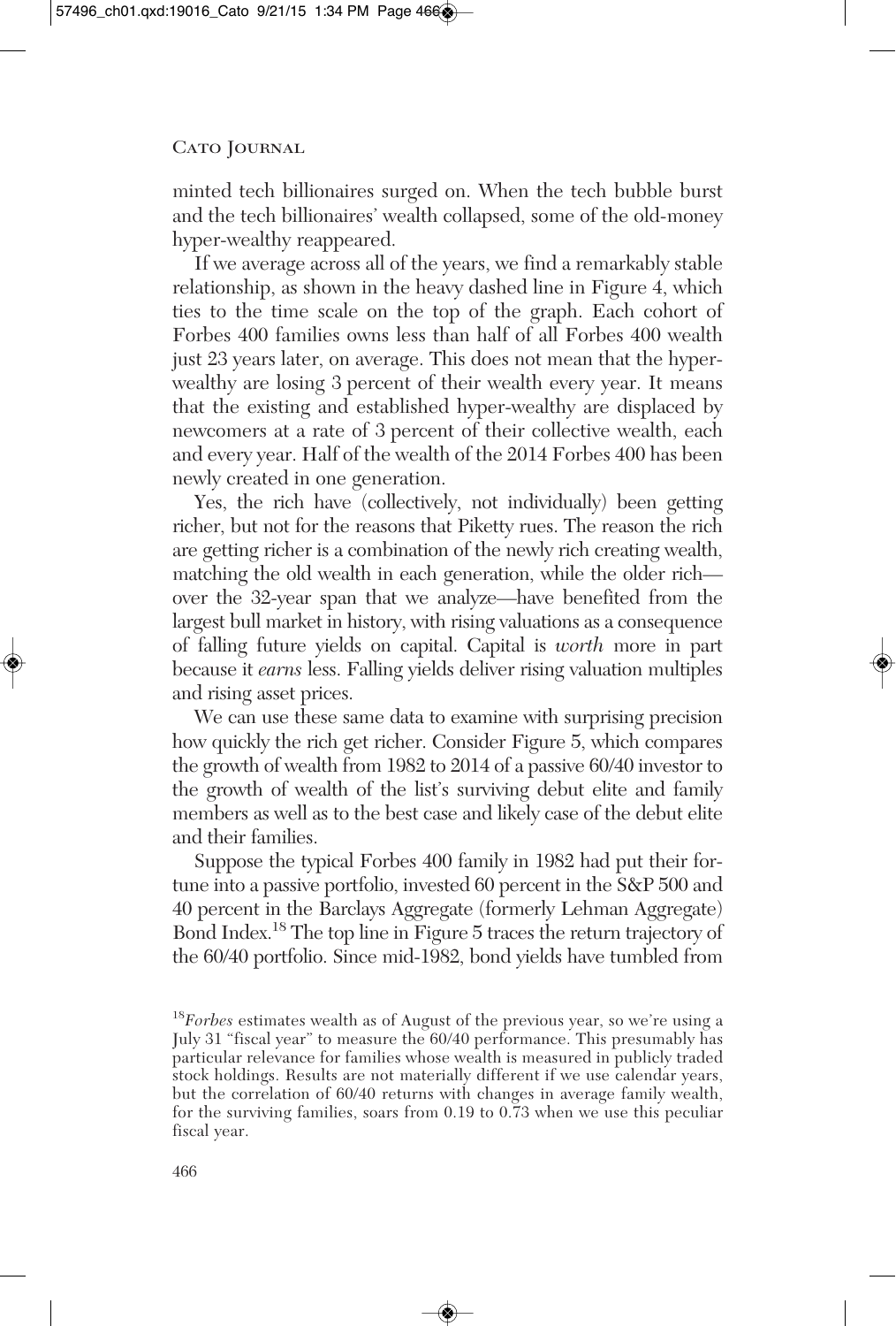

Source: Research Affiliates based on data from *Forbes* and Ibbotson Associates.

the mid-teens to just over 2 percent and stock market valuations have soared from 16 years' worth of dividends (a yield of 6.3 percent) to 52 years' worth of dividends (a yield of 1.9 percent), delivering an 11.0 percent annualized real return over the 32-year period the Forbes 400 has been in existence. With compounding and—please humor us, as this appears to be Piketty's assumption—without spending and taxes, every \$100 million of starting wealth would have grown 28-fold, to nearly \$2.8 billion. Such is the impact of a secular bull market.

The handful of 2014 survivors from the inaugural 1982 list—just 69 families—did *less* well, growing their wealth 13-fold as depicted by the solid line in Figure 5. We can think of these 69 surviving families as the Forbes 400 analogues of Gates and Bettencourt, cited as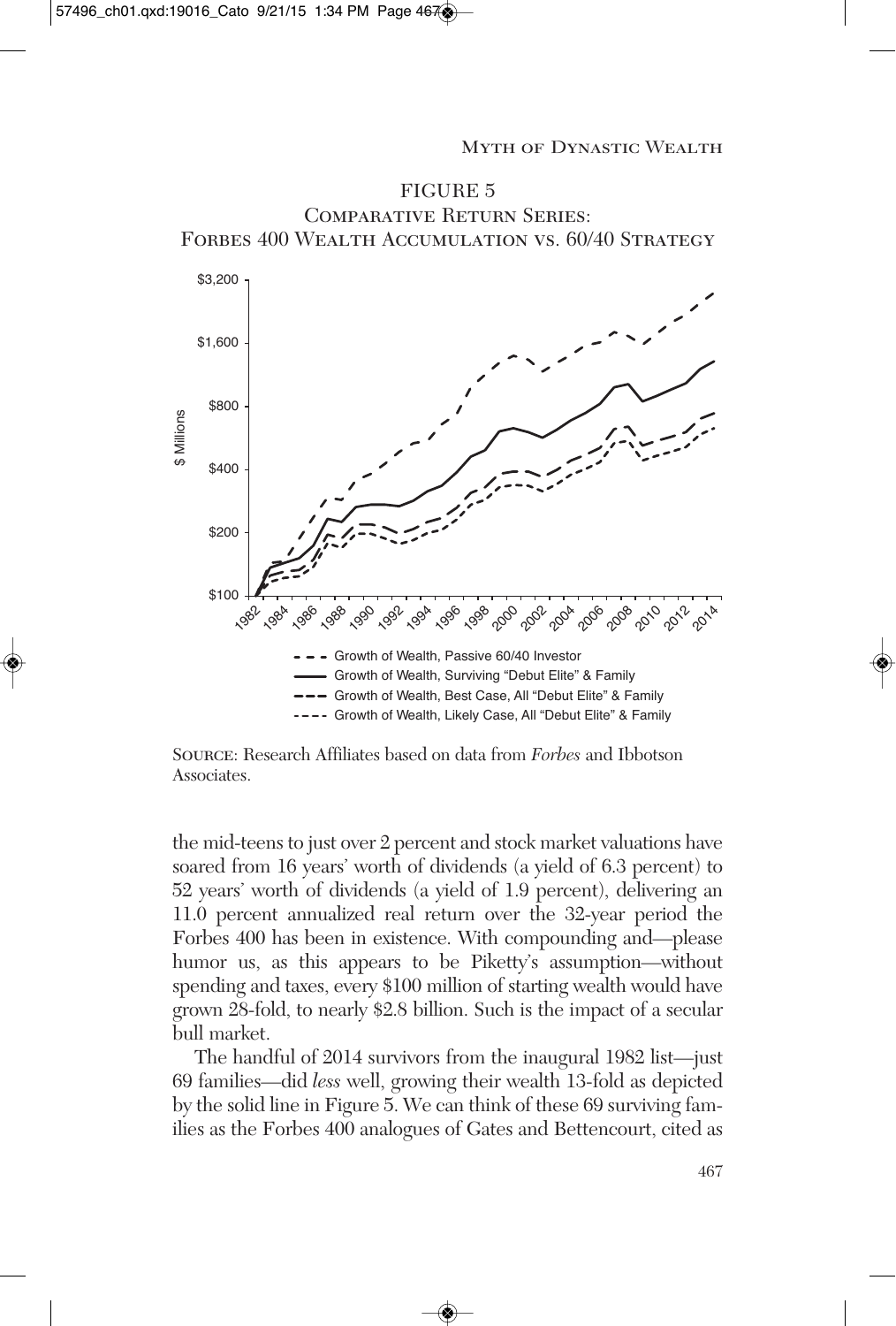typical by Piketty. The growth in the wealth of these 69 families from 1982 to 2014 was a consequence of entrepreneurial ventures supplemented by additional innovations and inventions, not a result of clipping coupons. Over this period, these families are still led by the visionaries who created the wealth in the first place. After the visionary is gone, the progeny typically cannot fill his or her shoes, and, absent the founding entrepreneur, the family fortune inevitably evaporates.

We take two approaches to defining the wealth erosion of the 77 percent of the 297 inaugural Forbes 400 families who no longer appear on the 2014 list. An analysis of their fates is enlightening. One approach, the "best case" approach, is to truncate a family's wealth at the cutoff point for the first year in which the family did not make the list, as if they missed being included in the list by just a dollar. The second approach, a more relevant "likely case" result, is to assign each family a return on wealth, in the year they exited the Forbes 400, that matches the average return on wealth of the families who lost ground in that year. These rates of return, products as they are of the real world, reflect the ravages of spending and taxes. For any family that failed to remain in the 400, either of these outcomes can be included through the year of the family's departure and ignored thereafter.

When the 77 percent of non-surviving families are counted in the calculation of the growth of wealth, we find a less-thanimpressive result, especially relative to the 28-fold growth that a passive 60/40 investor could have achieved. The growth in wealth of the full roster—the 23 percent who survived and enjoyed a 13-fold growth in wealth and the 77 percent who fell off the list—suggests a "best possible" average outcome of a 7-fold increase in wealth and a "most likely" average outcome of a 6-fold increase in wealth over the 32 years, shown respectively by the two bottom lines in Figure 5.

Net of spending and taxes, the most likely scenario equates to a 5.9 percent average annual growth in wealth, about 5.1 percent per year *less* than the return earned by the 60/40 investor who faces no tax or spending obligations, a return that Piketty presumes is so easy to beat. True, the 11 percent annualized return of the 60/40 portfolio exceeds Piketty's hypothetical norm for the hyper-wealthy, but it was earned in the context of the greatest secular bull market in liquid stock and bond markets in world history. And it occurred in the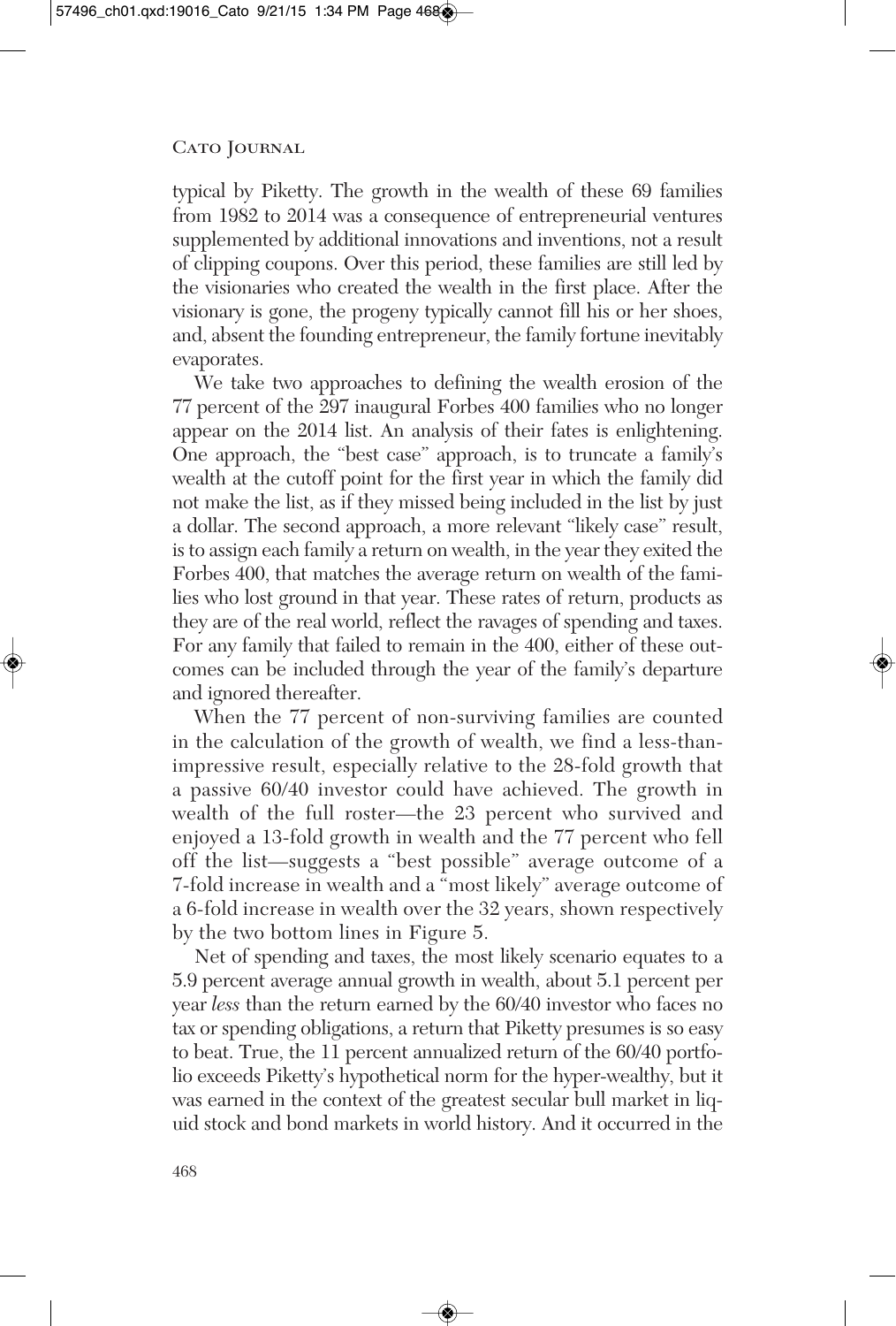context of the greatest decline in forward-looking real capital market yields in world history. 19

What does the 5 percent return shortfall relative to passive 60/40 investor (11 percent minus 5.9 percent) mean? It represents the annual *wealth transfer* from the hyper-wealthy to society at large—a direct consequence of their spending, charitable giving, paying taxes, and so forth. There is a vigorous debate about the extent to which efforts to accelerate this redistribution reduce the incentives for the next generation of entrepreneurs, inventors, and innovators to step in and achieve their own fortunes, and in so doing create their own productivity marvels, technological advances, and legions of new jobs. Redistributionists should be careful of what they wish for.

What of Piketty's thesis that inherited wealth is on the march? At least in the United States, the opposite seems true, even with a conservative definition of inherited wealth.<sup>20</sup> Indeed, with each passing generation, the 4 percent wealth erosion is, if anything, accelerating.

Over the past 32 years, an average of just 26 percent of newcomers' wealth, representing an average of just 1.5 percent of the aggregate wealth of the 400 families, was inherited; much of this wealth was subsequently dissipated. Since 2005, in terms of headcount, the silver spoon crowd has comprised just 10 percent of the newcomers and just 15 percent of the newcomers' wealth in the Forbes 400. Further, a large part of the already meager accumulation of inherited Forbes 400 assets was likely due to the historically high stock and bond returns of the past three decades. Going forward, it is likely to be even less impressive.

<sup>19</sup>A comparison is even more extreme with the S&P 500, which transformed each \$100 into just over \$4,000 in 32 years, if there was no spending or taxes. Even if all of the income is spent, if a Forbes 400 centi-millionaire in 1982, ranked 229th, simply invested in the S&P 500, such wealth in 2014 would be \$1.8 billion, growing 18-fold (nearly 6-fold net of inflation), and the investor would have enjoyed over \$400 million in pretax spending in the interim. This is even better than results for the "surviving elite and family" (13-fold) and starkly better than the overall average for the "debut elite and family" (6-fold). So much for the superior investment acumen of the super-wealthy.

<sup>20</sup>We broadened the definition of inherited wealth by assuming all family members of the elite (for example, those who have the same last name) have inherited a portion of the family fortune. This has obvious "Type 1" errors, missing those heirs who lose the last name, and "Type 2" errors, failing to credit next-generation entrepreneurs for their own successes, if they happened to also be descendants of wealth.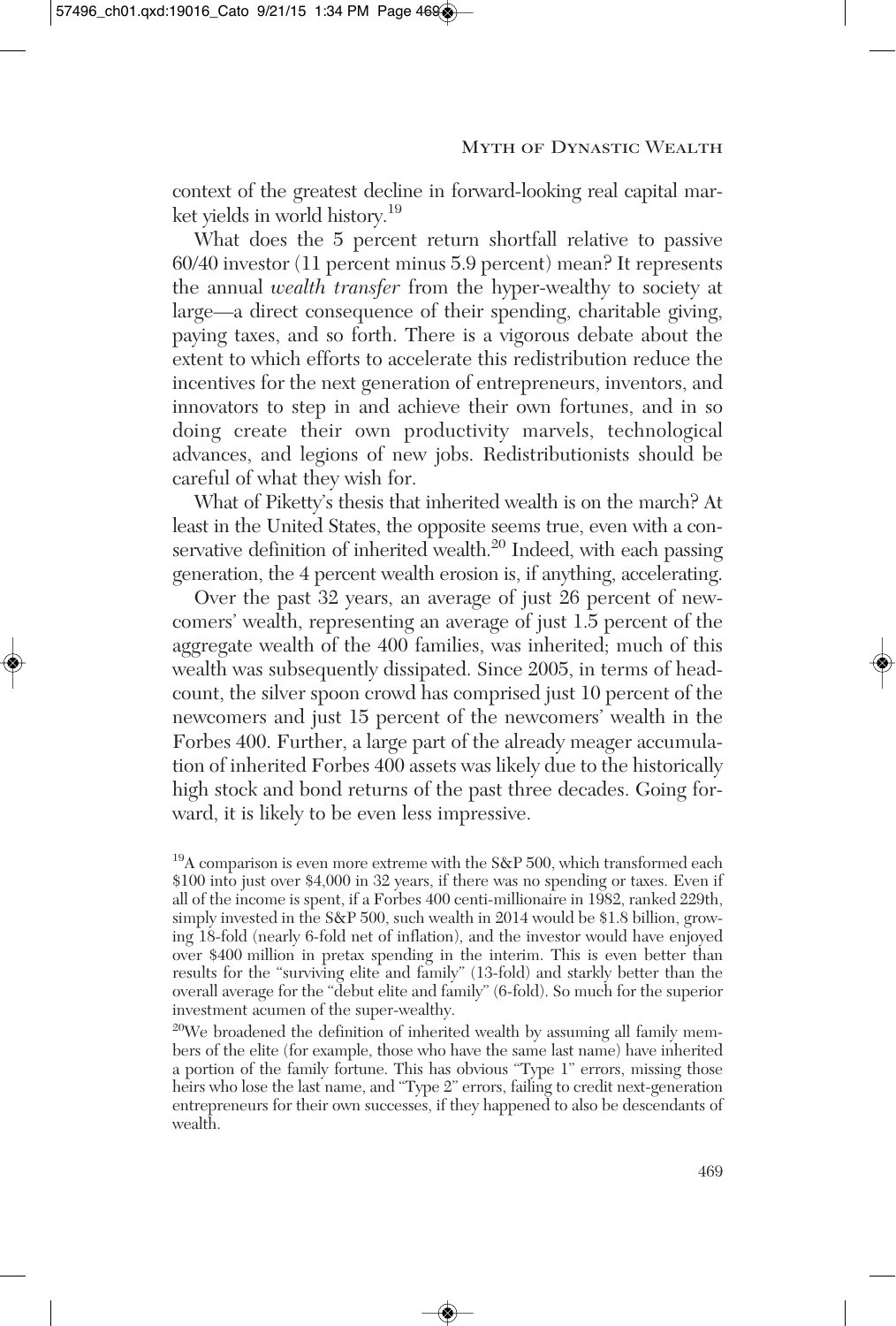It bears repeating: we do not dispute the growing concentration of private wealth in the coffers of the wealthiest 1 percent. We do contest Piketty's explanation of why it is happening. Were this development a result of unearned investment returns and dynastic accumulation, as postulated by Piketty, all three of us, even with our diverse political orientations, would be alarmed. But even allowing for the imperfections in the compilation of the Forbes 400, the transitory nature of the list clearly demonstrates that wealth accumulation is not primarily a product of inheritance. Rather, the accumulation islargely due to entrepreneurial activity and is redistributed within society at a measurable 4 percent annualized pace. Thus, we view the increasing pace of wealth concentration as being of much less serious societal concern.

Some of the Forbes 400 are building great fortunes. They cannot easily do so without creating greater wealth for society at large. The rest are presumably dissipating great fortunes—recycling them back to society at large—through spending and giving. It is not unreasonable to ask: What part of this picture needs fixing?

### Where Are the Astors, the Vanderbilts, the Rockefellers?

Another test that the Forbes 400 data allow us to perform—albeit with gaping statistical flaws—is an examination of the legendary fortunes of yesteryear. The Forbes 400 list confirms that the Vanderbilt anecdote is more relevant to the transient nature of fortune than Piketty's reliance on the more recent fortunes of Gates or Bettencourt. Gates' wealth is estimated at approximately half of 1 percent of the nation's GDP. That's impressive. At least eight such fortunes were created in the 19th century, those of Stephen Girard, Stephen Van Rensselaer, John Jacob Astor, Cornelius Vanderbilt, Alexander Stewart, Jay Gould, Frederick Weyerhaeuser, and Andrew Carnegie. Not one has descendants listed in any of the Forbes 400 lists.

The Rockefellers, who achieved supreme wealth early in the 20th century, scored 13 seats on the 1982 *Forbes* debut list, with collective wealth of \$7 billion in inflation-adjusted 2014 dollars. As of 2014, only one Rockefeller (David Rockefeller, who turned 100 in June 2015) remains, with a net worth of about \$3 billion. <sup>21</sup> The du Ponts,

<sup>&</sup>lt;sup>21</sup>This figure is less than half of the wealth the family collectively owned back in 1982, and only about 1 percent of his grandfather's (John D. Rockefeller) wealth in real terms—according to Wikipedia—three-quarters of a century ago.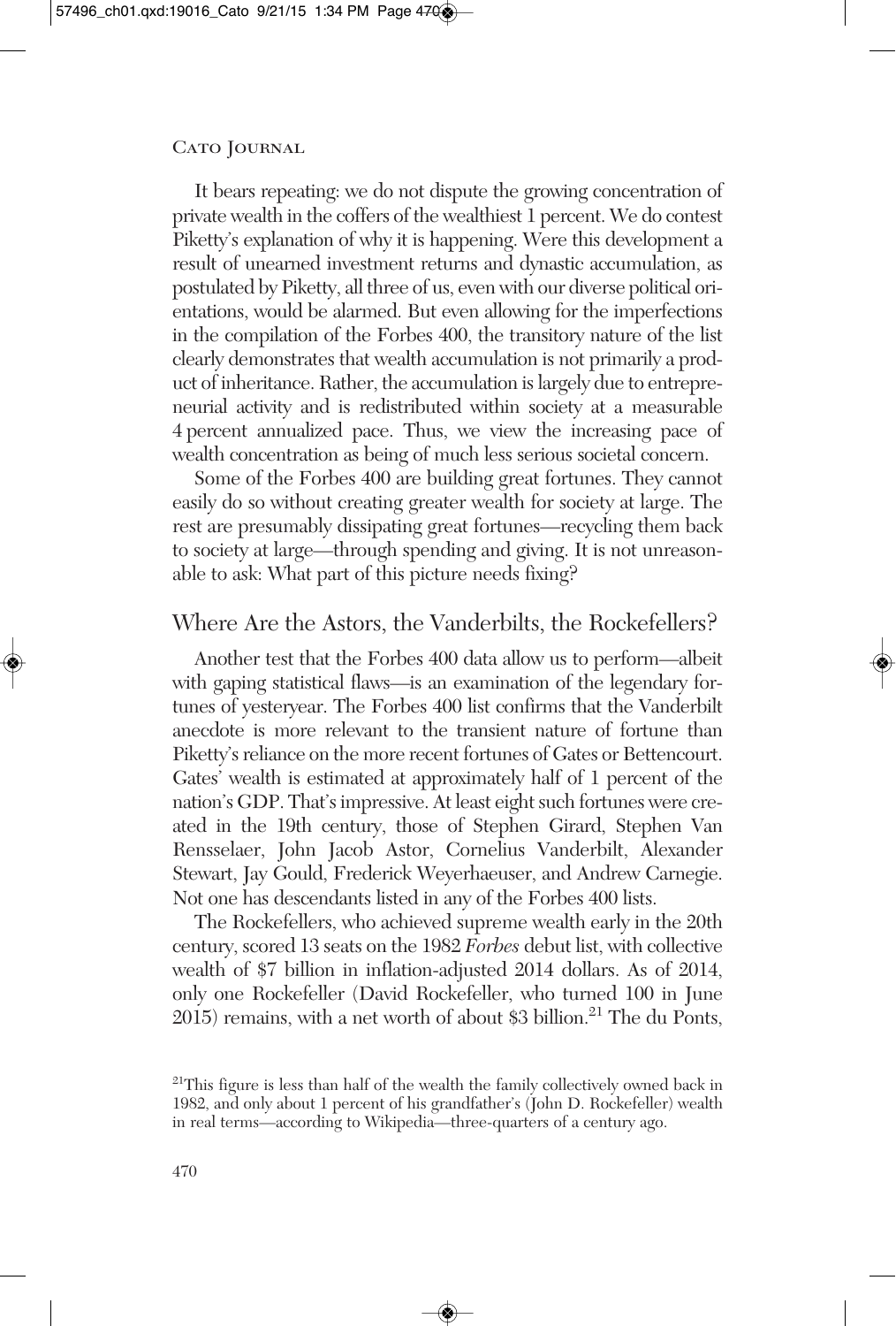once owning the extraordinarily wealthy gunpowder monopoly in America, scored 25 slots on the *Forbes* 1982 list, and yet from 1999 to date not a single family member remains.

Let's move beyond anecdotal evidence, and get as scientific as the rudimentary data at our disposal will permit. In addition to the legendary names just mentioned, many other uber-rich clans have prospered throughout history. We use the various wealth lists collected and published by Kevin Phillips (2002) to build a roster of the legendary rich of past generations, which represents 76 distinct families.<sup>22</sup>

We pose two questions, which the Forbes 400 history allows us to examine. First, which of these families were able to pass on dynastic wealth that lasted until 1982, let alone until today? Second, for those who survived until the advent of the *Forbes* list, and using heroically optimistic assumptions for those who did not, <sup>23</sup> what was the annualized rate of decay of these fortunes? Answering these two questions permits a direct assessment of the dynamism of inherited legendary wealth. Our analysis of the *Forbes* data suggests that descendants of only 29 of the 76 legendary rich families on our list <sup>24</sup> ever made it onto any of the Forbes 400 lists.

Based on Phillips' lists, Figure 6 shows the evolution of wealth for the top 10 families in 1918, 1930, 1957, 1968, and *Forbes*' first list in 1982. Phillips' lists comprise the 25 to 30 wealthiest Americans in each of the years for which he compiled the list. We focus on the extremes of wealth, the top 10 wealthiest families on each list.<sup>25</sup> If family wealth is divided by per capita GDP, we can trace the progress

22 Phillips consulted several data references including *Forbes*, Lundberg (1937), *Fortune* magazine and the *New York Times Magazine* to sort out the following wealth lists: Top 30 Richest of 1918, Top 29 Richest in 1930, Top 25 Richest of 1957, and Top 30 Richest in 1968.

 $2^{23}$ We assume that the 1982 fortune misses the cutoff for the 1982 Forbes 400 list by \$1, for all families that failed to make any of the *Forbes* lists. The cutoff wealth for the 1982 Forbes 400 list was \$75 million.

24 For this set of descendants list, we check *every individual name* to make sure they are legitimately related to the wealthy legend. Of course, our method will miss a small number of descendants who married into different families and chose not to keep their original family name in any part of their new names. But, we also fail to credit those who inherited wealth and built their own entrepreneurial fortunes with the latter source of success.

<sup>25</sup>In this illustrative example, for any top 10 families that failed to make any of these lists in the subsequent year (shown in dashed lines), we assume their fortune misses half the cutoff for the 1930, 1957, and 1968 lists and the exact cutoff for the *Forbes* 1982 and 2014 lists by \$1.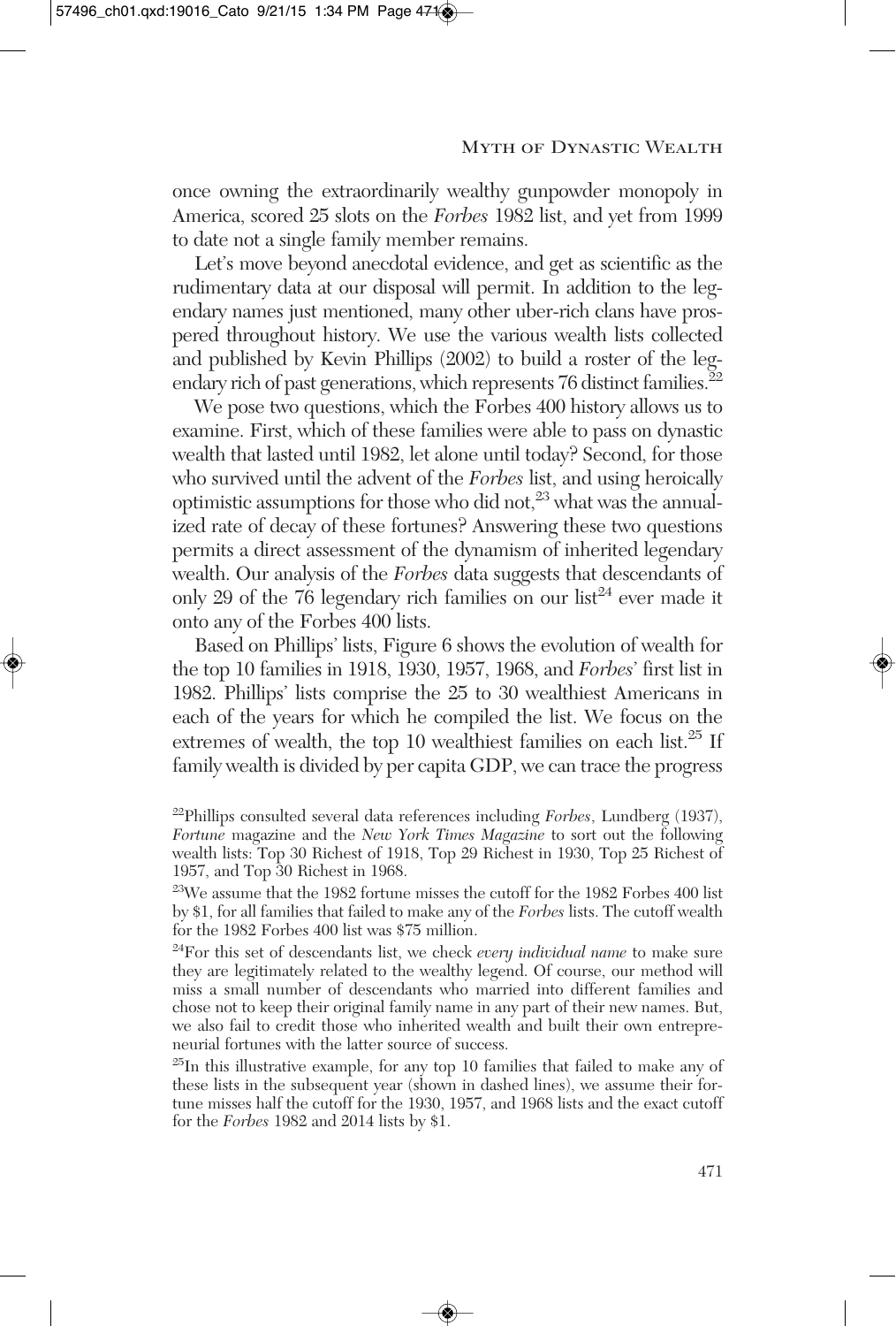### FIGURE 6 Sustainability of Intergenerational Wealth, EVOLUTION OF TOP  $10$  LISTS  $(1918-2014)$ Family Wealth Relative to Per Capita GDP



Source: Research Affiliates based on data from Kevin Phillips and *Forbes*.

of these families relative to the average American; an upward-sloping line means that the elite family is becoming richer faster than the average American. It turns out that situation is very rare.

The wealthiest man in the world in 1918 was John David Rockefeller, with an estimated net worth of \$1.35 billion. This was a whopping 2 percent of the U.S. GDP of \$70 billion at that time, nearly two million times our per capita GDP, at a time when the nation was the most prosperous in the world. An equivalent share of U.S. GDP today would translate into a fortune of over \$300 billion. The expression "rich as a Rockefeller" had real meaning in 1918.

Are the Rockefellers of today richer than the Rockefellers of 1918? In nominal dollar terms, yes. But a 2014 dollar is not the equivalent of a 1918 dollar. Adjusting for growth in per capita GDP, as shown in Figure 6, the Rockefeller family, represented by the sole remaining family member who makes the Forbes 400 list in 2014, David Rockefeller, has fallen from nearly two million times per capita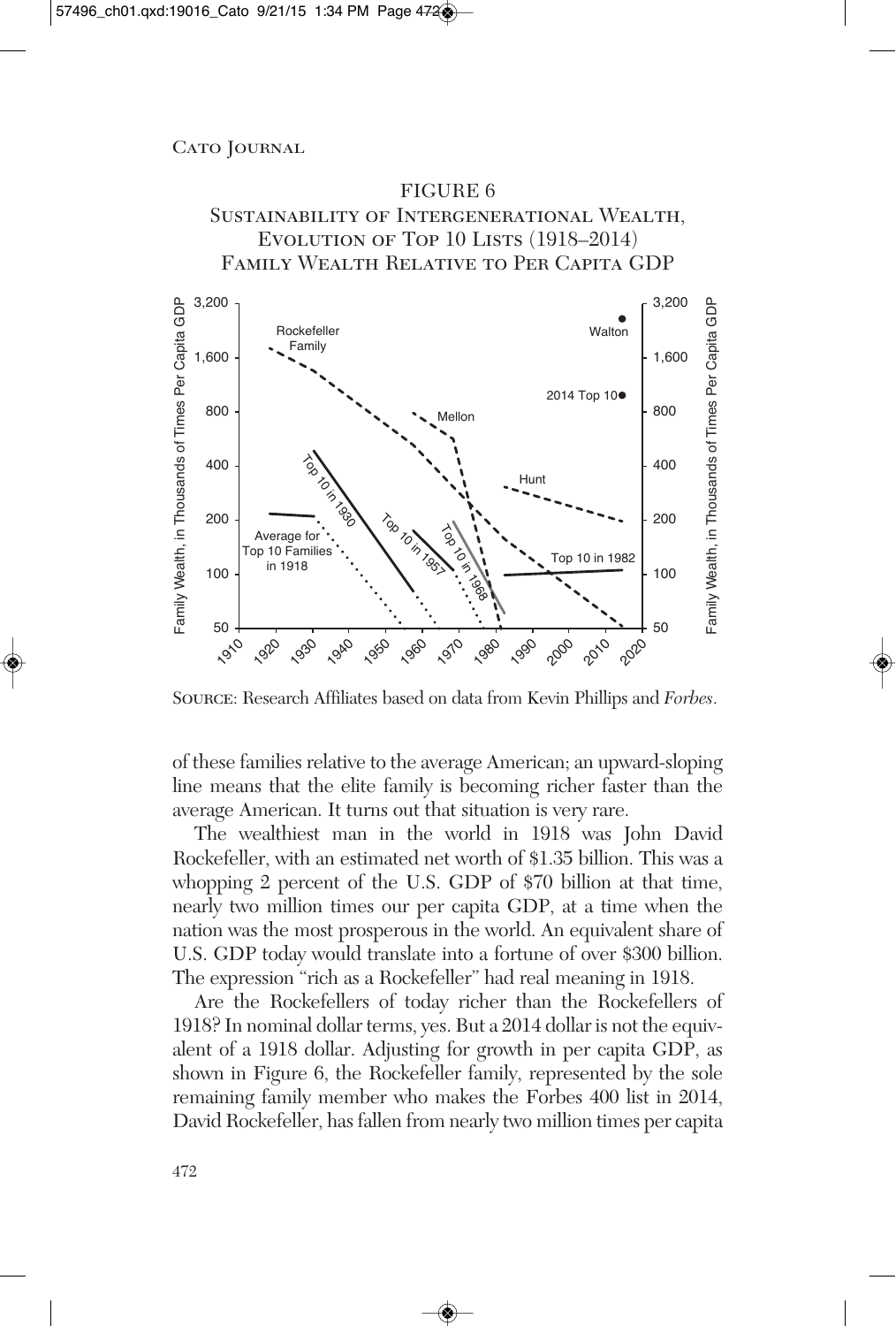GDP to 51,000 times per capita GDP. That's still awfully wealthy, but it represents a 97 percent erosion in wealth measured relative to the prosperity of the average American. This works out to 3.6 percent erosion in Rockefeller family wealth, relative to the average American, year after year from 1918 to 2014.

As we write this, the Rockefeller family is vacating their space in the Rockefeller Center. Writing in the *New York Times*, reporter Sam Roberts opined, "While there was one John D., there are now hundreds of Rockefellers. So in a sizzling real estate market, even the Rockefeller family must worry about the rent" (Roberts 2014).

Second wealthiest in 1918? Andrew Carnegie's colleague, Henry Frick. Following his death in 1919, his family fell clear off the top 30 list by the time of the 1930 list. A few decades on, who remembers the Fricks except aficionados of the Frick Collection museum in New York City? Rounding out the 1918 top 10 list were the families of Carnegie, Baker, Harkness, Armour, Ford, Vanderbilt, Green, and Harriman. Most of us are familiar with the Fords, Carnegies, Harrimans, and Vanderbilts, but many would be hard pressed to identify the Bakers, Harknesses, Greens, and even Armours.

As it happens, by 1930—on the heels of the Roaring Twenties, no less—5 of the 1918 top 10 elite families had lost so much of their wealth that they did not rank in even the top 30 of the 1930 list of ultra-wealthy. By 2014, only David Rockefeller remained on the Forbes 400, to represent all of the wealthiest families in America in 1918. Even he was far removed from the top 10, top 30, or even top 100.

The change in the average wealth of all families in the top 10 roster of 1918 is represented by the line (solid and dotted) at the bottom left of Figure 6.<sup>26</sup> While the average wealth of the families had diminished slightly by 1930, even with the monumental bull market of the 1920s, the dashed line shows that subsequent decades were far less kind, as wealth declined precipitously compared to the growing wealth of the average American measured in per capita GDP.

For the top 10 families of 1930, by the time the next top 10 list was compiled in 1957, only 3 of the families were wealthier (in notional terms), 7 were poorer, and 5 had lost so much net worth they had

<sup>&</sup>lt;sup>26</sup>We use a geometric average of wealth for 1918 and 1930 for these families, so that the one or two families at the top of the list do not dominate the average.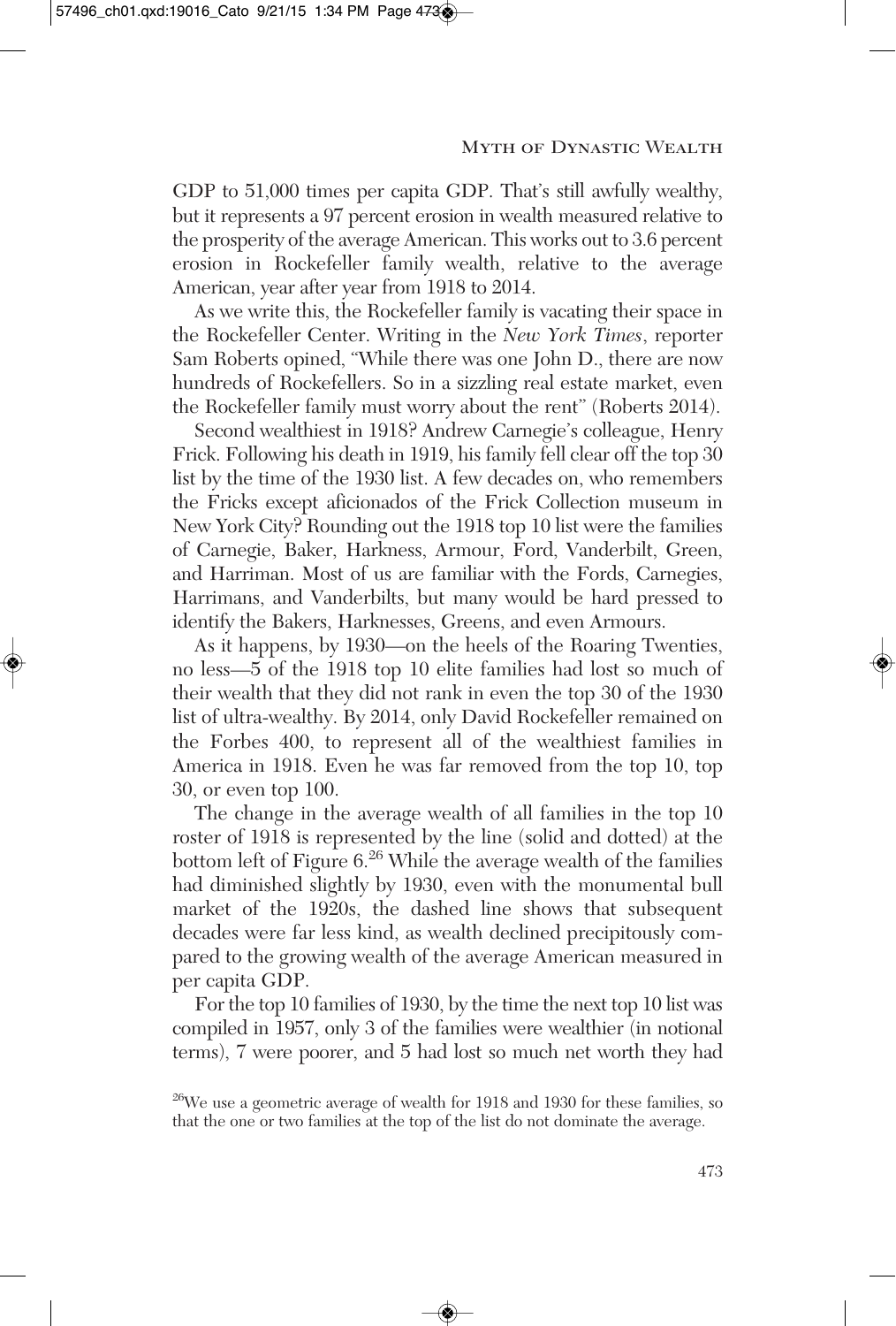dropped out of the top 25. Net of inflation, the average family had lost five-sixths of its wealth. In the years from 1957 to 1968, the wealthy seem to have fared better, but only in notional terms. Only 3 of the 1957 top 10 families failed to make the top 30 in 1968, while the other 7 families on the 1957 list had achieved higher nominal wealth by 1968. But, net of inflation, the average family lost ground, relative to the average American by about 40 percent. The top 10 families in 1968 exhibited a similar pattern, with a gradual decrease in nominal value and—in a period of rising inflation—a plunge in both real value and relative to U.S. per capita GDP.

Finally, 8 of the top 10 elite from 1982 still remain on the 400 list, and 6 families remain in the top 10. From 1982 to 2014, the 1982 top 10 elite families' growth in wealth has uncharacteristically kept pace with—not exceeded—the average American's income growth, as measured by per capita GDP. This relatively robust survival of the 1982 top 10 list was helped considerably by an unprecedented 32-year bull market for stocks and bonds, which came at the cost of a corresponding crash in *r*, the forward-looking return on capital.

Another way to examine the dynamism of legendary wealth is to observe how fast it has fallen in past generations. Piketty's core thesis is that the rich know how to get richer. If they do, our evidence would suggest that they're not trying. For the 10 wealthiest families of 1918, the average erosion of wealth relative to the prosperity of the average American was 5.3 percent a year between 1918 and their disappearance from subsequent top 10 lists, suggesting a half-life in relative wealth of 13 years. The average wealth erosion for the 10 wealthiest families of 1930, 1957, and 1968, until they were last evident on any list, was 6.6 percent, 5.3 percent, and 8.7 percent, respectively.<sup>27</sup> These figures correspond to a half-life of wealth—the length of time it takes for half of the family fortune to be redistributed within society through taxation, spending, and charitable giving—of 10 years, 13 years, and (remarkably) 8 years, respectively.

Let's now examine the 1982–2014 time span covered by the Forbes 400 survey. In expanding the survey from 30 families to 400, we find the coattails of once-great wealth. Consider Henry Frick, the second wealthiest man in the world in 1918, whose fortune of

<sup>&</sup>lt;sup>27</sup>These numbers were estimated using the same method and assumptions we used in Table 1 so as to ensure consistency across analysis.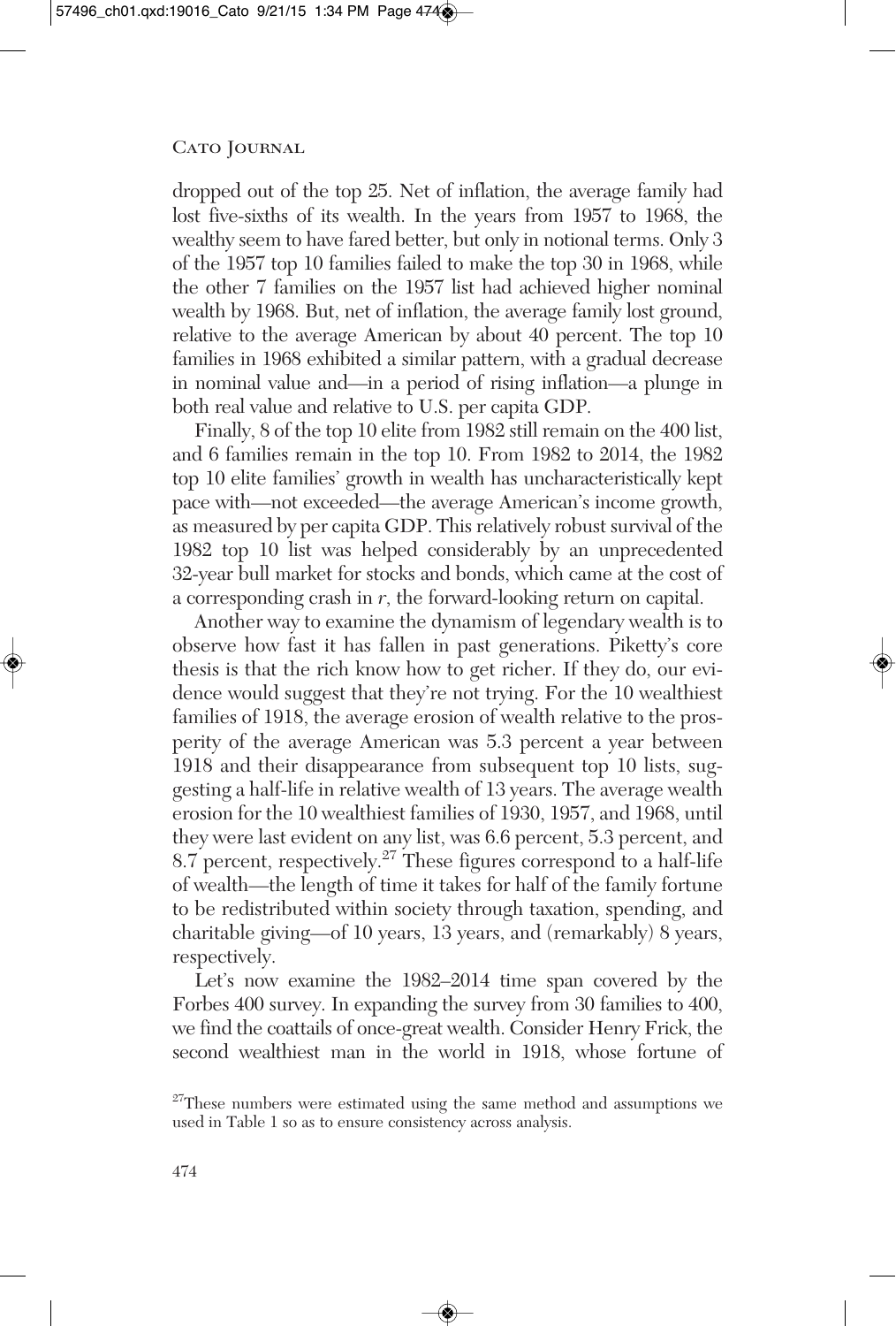\$225 million faded fast, so fast that his heirs were off the top 30 list by 1930. His granddaughter, Helen Clay Frick, with \$150 million, the entry level of wealth for the 1984 list, just managed to make the list that year, the last time a Frick descendant appeared. During the 66 years from 1918 to 1984, in which one-third of the notional value of the Frick fortune was dissipated into society at large, U.S. per capita GDP rose 20-fold from \$743 in 1918 to \$14,707 in 1984. Relative to the average American's economic progress, the Frick fortune shrunk by 97 percent, the same magnitude of decay the Rockefeller family experienced, albeit in 30 fewer years.

The attentive will note that the Walton family registers the top rank on the 2014 Forbes 400. Not Bill Gates? No. We're looking at families. The Walton family collectively has wealth of \$140 billion, according to the data sleuths at *Forbes*. The Koch family ranks second with \$87 billion. Gates falters into third place with a mere \$80 billion, and the Mars family ranks fourth with its \$69 billion chocolate empire. By inventing a mass distribution model that offers deeply discounted pricing to the middle and lower-middle classes, by dint of slashing the cost of every step in the process of bringing product to the end consumer, it would seem that Sam Walton fostered the closest thing we now have to a dynasty. <sup>28</sup> Our data suggest that it will not last many generations, but it is an impressive accomplishment.

Our next analysis illustrates the dynamism of inherited legendary wealth after the originators of wealth are gone. While alive, the founders of great wealth typically continue to build their fortunes, but the progeny of the wealth originator generally do not share his or her one-in-a-million talent and are unable to generate similar levels of new wealth.

Table 1 tallies the wealth erosion of the 25 to 30 families on each of the Phillips lists. Fueled by the doubling of valuation levels in the immense bull market of the 1920s, the average growth in wealth of the ultra-rich, from 1918 to 1930, slightly outpaced the income growth of the average American by an annualized 1.9 percent. As the progeny of the ultra-rich assumed the reins, the wealth dissipated. By the time the families disappeared from Phillips' lists

<sup>&</sup>lt;sup>28</sup>We leave it to the pundits on the left and the right to argue over this interesting tidbit that seems to have gone largely unnoticed. We find it interesting that the left finds the Walmart business model so deeply offensive, when the customers are the main beneficiaries of that business model, and those customers are often the working poor.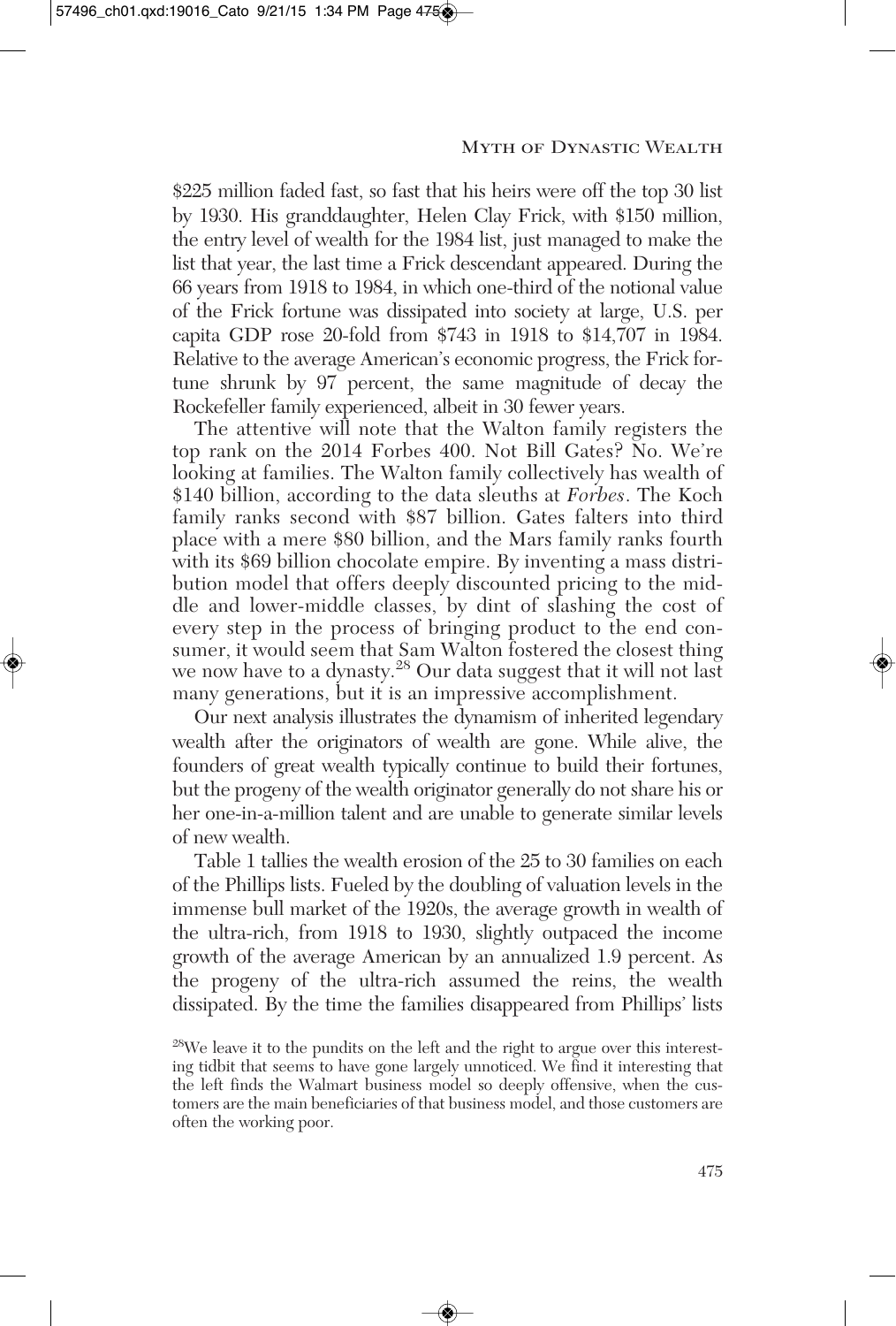| <b>ANNUALIZED AVERAGE GROWTH IN WEALTH RELATIVE</b><br>TO PER CAPITA GDP GROWTH |                                                 |          |          |          |          |  |  |  |  |
|---------------------------------------------------------------------------------|-------------------------------------------------|----------|----------|----------|----------|--|--|--|--|
| List Year                                                                       | Wealth Erosion, Relative to PCGDP, through Year |          |          |          |          |  |  |  |  |
|                                                                                 | 1930                                            | 1957     | 1968     | 1982     | 2014     |  |  |  |  |
| 1918                                                                            | 1.9%                                            | $-2.7%$  | $-2.5%$  | $-4.2%$  | $-4.0\%$ |  |  |  |  |
| 1930                                                                            |                                                 | $-6.0\%$ | $-4.7\%$ | $-6.2%$  | $-5.7\%$ |  |  |  |  |
| 1957                                                                            |                                                 |          | $-4.7\%$ | $-6.6\%$ | $-5.5\%$ |  |  |  |  |
| 1968                                                                            |                                                 |          |          | $-9.7\%$ | $-7.8%$  |  |  |  |  |

TABLE 1

NOTE: Ending wealth for dropouts is assumed to be half the cutoff for the 1930–68 lists, and exactly the cutoff for the Forbes 400 lists.

Source: Research Affiliates based on data from Kevin Phillips and *Forbes*.

(or by 2014 for the single exception that did not), the annualized rate of wealth erosion was around 4 percent a year. For the newer hyperrich families included on Phillips' lists of 1930, 1957, and 1968, respectively, the pace of erosion accelerated. Compare, for example, as shown in Table 1, the erosion in wealth relative to U.S. per capita GDP of 6.2 percent and 5.7 percent in 1982 and 2014, respectively, for the families on the 1930 list with the 9.7 percent and 7.8 percent rates of erosion for the families on the 1968 list. Perhaps the lessons of the Great Depression, freshly etched into the psyches of the progeny of the "Class of 1918," called for a frugality forgotten by later generations. It bears repeating that these rates of wealth erosion are based on *best-case* assumptions about end-point wealth when families disappear from our radar screen.

The legendary wealth of the robber barons was steadily replaced through the 20th century by the fortunes of the nouveau riche. As shown in Table 2, two-thirds of the wealth of the top 30 families in 1930 was still owned by families on the 1918 list. This means that one-third of the 1930 wealth was new, created by new entrepreneurs, innovators, and employers of legions, such as Andrew Mellon, on his way to becoming the wealthiest man in the world, and the descendants of Samuel du Pont de Nemours, on their way to building the eighth-largest fortune in the nation a half-century later. By 1957, only one-third of the wealth of the top 25 families was owned by those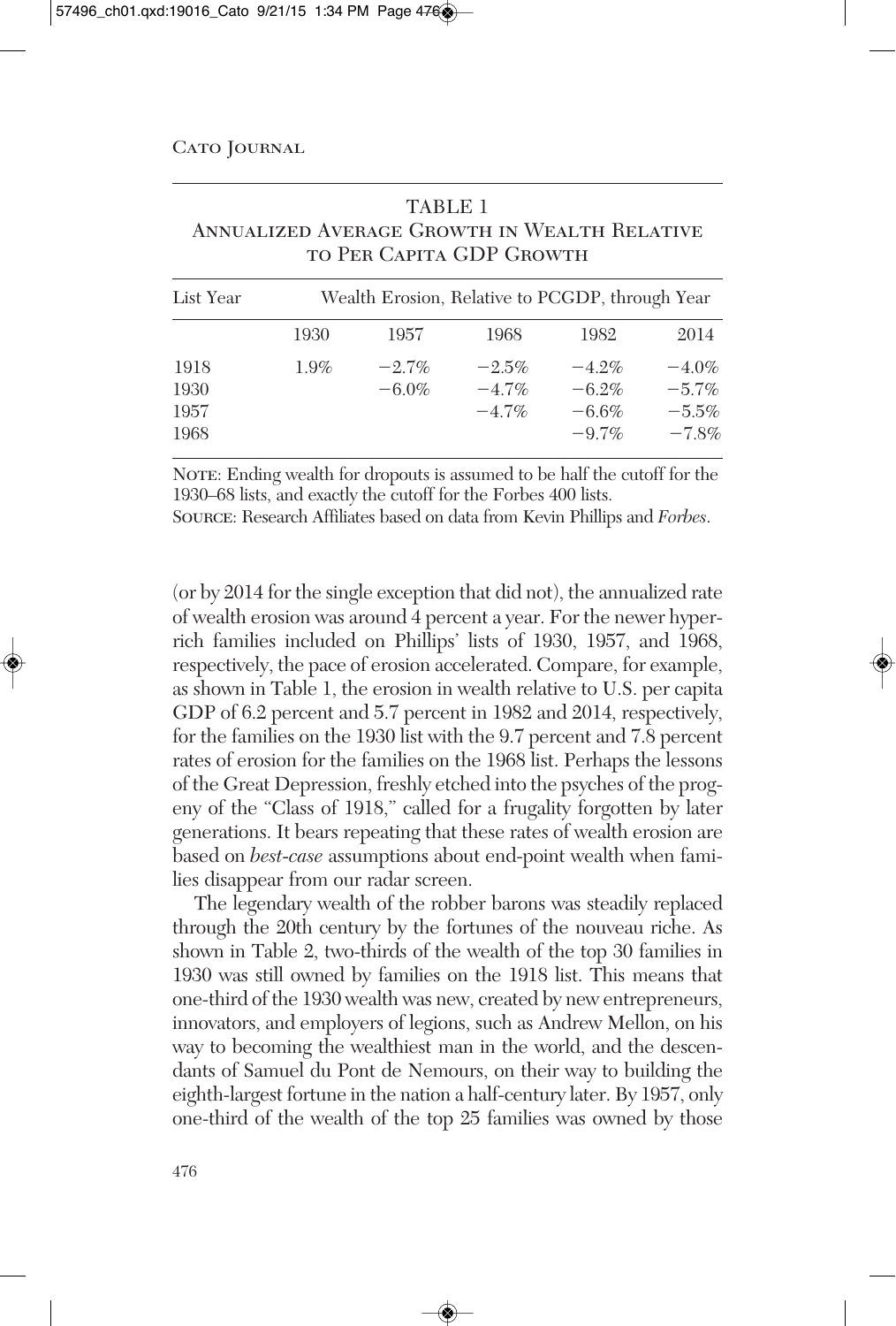| SHARE OF WEALTH ON LATER "TOP 30" LIST |                                                      |        |      |       |       |  |  |
|----------------------------------------|------------------------------------------------------|--------|------|-------|-------|--|--|
| List Year                              | Share of Wealth in Later "Top 30" List, through Year |        |      |       |       |  |  |
|                                        | 1930                                                 | 1957   | 1968 | 1982  | 2014  |  |  |
| 1918                                   | 66%                                                  | 33%    | 16%  | 5%    | $0\%$ |  |  |
| 1930                                   |                                                      | $57\%$ | 39%  | $6\%$ | $0\%$ |  |  |
| 1957                                   |                                                      |        | 69%  | 33%   | $0\%$ |  |  |
| 1968                                   |                                                      |        |      | 39%   | 8%    |  |  |

TABLE 2 Share of Wealth on Later "Top 30" List

Note: For *Forbes* lists (1982 and 2014), this table shows the share of the top 30 wealth owned by descendants of legendary wealth. If they are on the 400 list but not in the top 30, they count as zero.

Source: Research Affiliates based on data from Kevin Phillips and *Forbes*.

from the 1918 list, and by 1968, a half-century later, the fraction had fallen to one-sixth. By 2014, none of the top 30 fortunes in the United States was owned by a descendant from the 1918 list, nor any descendants of the 1930 or 1957 lists.

The rotation in the top 30 lists, documented in Table 3, seems to average 4–6 percent a year since 1968, considerably faster than in the previous half-century. This suggests that every generation breeds a new generation of super-entrepreneurs and super-innovators who achieve great success, in most cases by advancing society's wealth alongside their own. As they pass on, and pass wealth on to the next generations, that wealth is returned to society through taxes,

| TABLE 3<br>IMPLIED ANNUAL ROTATION IN TOP RANKS OF WEALTH |                                                  |         |          |          |          |  |  |  |
|-----------------------------------------------------------|--------------------------------------------------|---------|----------|----------|----------|--|--|--|
| List Year                                                 | Annual Rotation in "Top 30" Wealth, through Year |         |          |          |          |  |  |  |
|                                                           | 1930                                             | 1957    | 1968     | 1982     | 2014     |  |  |  |
| 1918                                                      | $-3.4\%$                                         | $-2.8%$ | $-3.6%$  | $-4.7\%$ | $-4.7\%$ |  |  |  |
| 1930                                                      |                                                  | $-1.7%$ | $-2.1%$  | $-5.3%$  | $-5.3%$  |  |  |  |
| 1957                                                      |                                                  |         | $-3.4\%$ | $-4.3%$  | $-4.3%$  |  |  |  |
| 1968                                                      |                                                  |         |          | $-6.5\%$ | $-4.4\%$ |  |  |  |

Source: Research Affiliates based on data from Kevin Phillips and *Forbes*.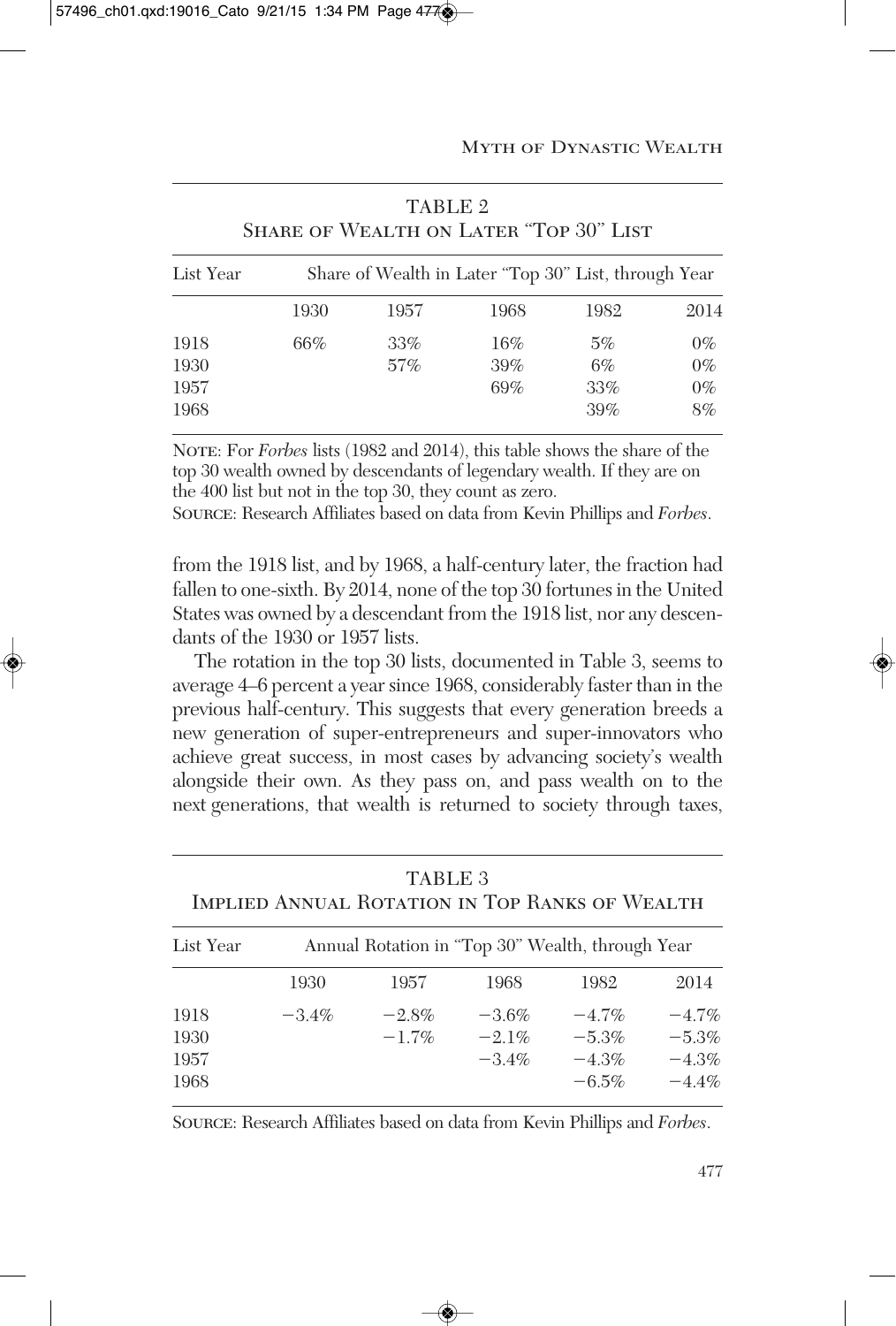charitable gifts, and spending. Dynastic wealth creation, apart from occasional examples in which one additional generation produces one additional round of growth, simply does not exist. Subsequent generations cannot even keep pace with the average American's prosperity as measured by per capita GDP growth.

Figure 7 traces the decay of the legendary wealth of the families on the 1918, 1930, 1957, and 1968 Phillips lists during the 32 years spanned by the Forbes 400 list. The dashed line shows the number of descendants of the legendary rich as a percentage of the 400 on the *Forbes* list in successive years. The solid line shows the proportion of the aggregate wealth held by the privileged children of legendary wealth with the passage of time. The rate of decay in dynastic wealth, relative to the creation of new wealth by new elite,





Source: Research Affiliates based on data from Kevin Phillips and *Forbes*.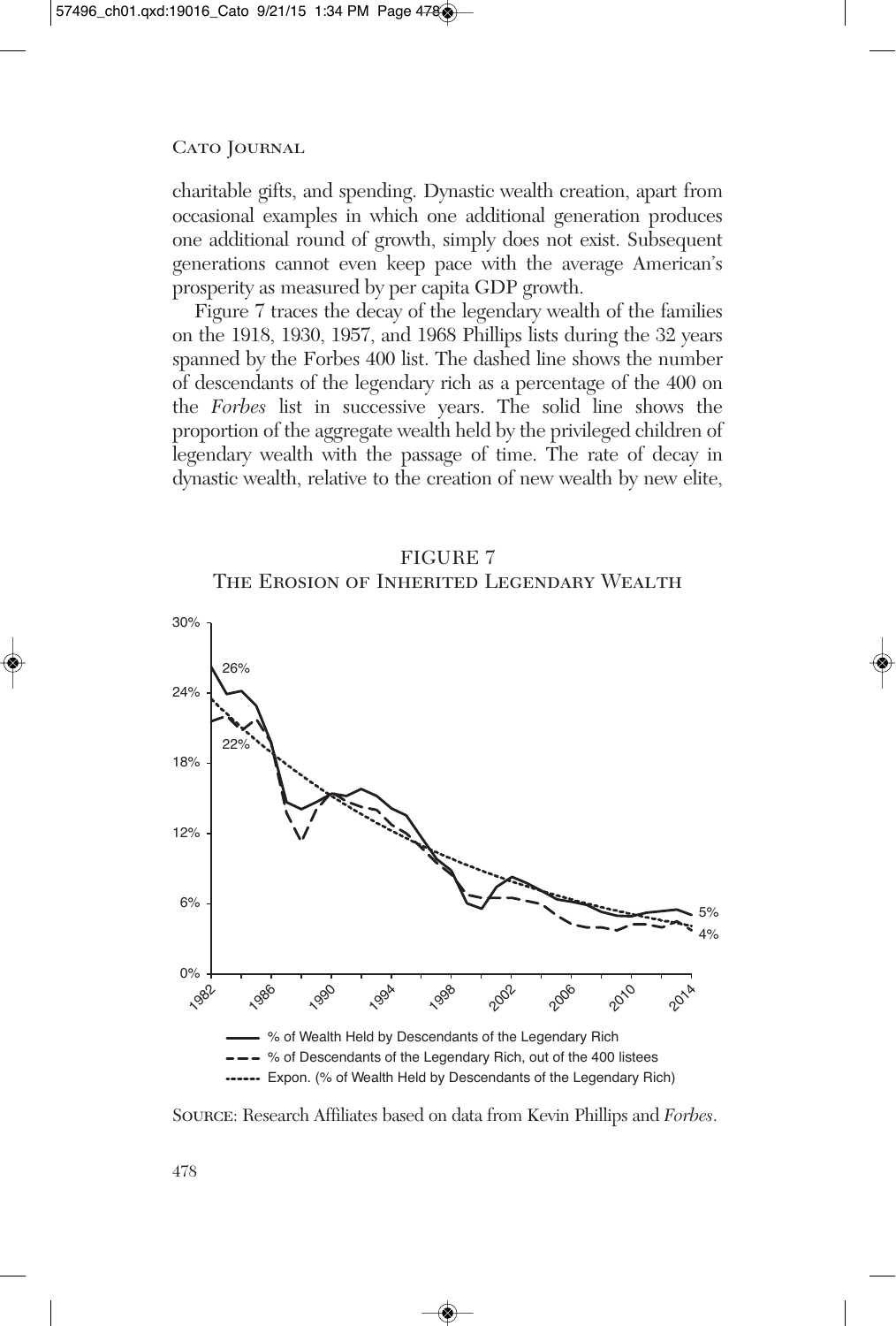averages 5.4 percent a year. This rate of decay compares to the overall decay of wealth for Forbes 400 members of 3 percent a year when measured relative to the aggregate wealth of the list. Those who inherit wealth dissipate it faster than the wealth creators.

# Rags to Riches and Back Again in Three Generations

Our final test looks at the dynamism of the wealth erosion by generations. Do the second and third generations dissipate inherited wealth faster than those who create the wealth in the first place? We find that the ancient Chinese proverb "wealth does not pass three generations" is demonstrably accurate. We focus on "the Richest of the Rich"—those listed as the top 30 wealthiest individuals in Forbes 400 lists from 1982 to 2013. This is partly for consistency with the earlier lists from Phillips, which spanned 25 to 30 ultra-wealthy individuals or families, and partly because it is challenging to track down precisely which generation an individual represents.<sup>29</sup>

We can track the erosion of wealth of members of the top 30, partitioned into the three generations, averaged across all of the years, as long as they are alive and remain anywhere on the Forbes 400 list, whether they are on the top 30 or not.<sup>30</sup> Figure 8 shows that, among top 30 hyper-wealthy, if they are first-generation creators of the wealth, their share of Forbes 400 wealth erodes very slowly in subsequent years, falling by barely one-fourth in a quarter century. For the second generation, wealth is halved in 24 years, and in just 11 years forthe third generation. Relative to the rapid rotation of wealth in the Forbes 400, the first, second, and third generations lose ground at an average rate of 1.1 percent, 3.2 percent, and 6 percent, respectively.

<sup>29</sup> It's labor-intensive to assess whether someone on the *Forbes* list was the originator of the wealth, or second generation, or third generation, or later. Because the earlier lists from Kevin Phillips included up to 30 individuals or families, we opted to focus on the top 30 on each of the *Forbes* lists, so that we could gauge the individual's correct generation. In the very few instances that we could not confirm genealogy through Wikipedia and other sources, we assume that a top 30 *Forbes* elite is second generation if the *family* name, but not the individual's name, was first seen in 1957 or 1968, or any of the prior Forbes top 30 lists, and third generation if the *family* name was first seen in 1918 or 1930.

<sup>&</sup>lt;sup>30</sup>We aggregate the sole fourth generation example, who made the Forbes top 30 exactly once, with the third generation.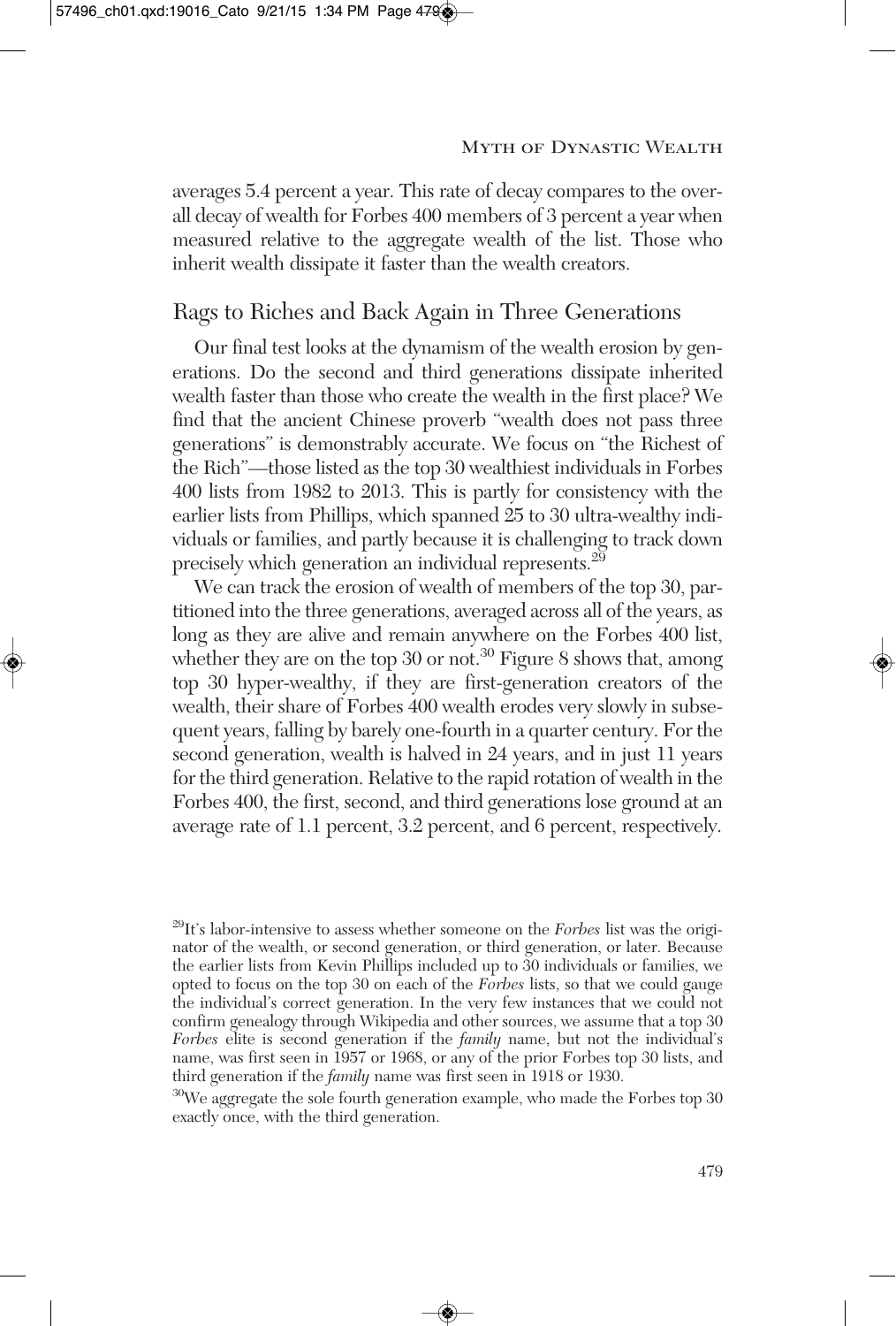

FIGURE 8 Average Erosion of Top 30 Wealth, by Generations

Source: Research Affiliates based on data from Kevin Phillips and *Forbes*.

Figure 9 further demonstrates the fallacy of Piketty's narrative. Collective second-generation wealth from the early 1980s through the early 1990s was sometimes just as large as collective firstgeneration wealth, as a share of top 30 wealth. No more. In recent years, first-generation wealth—wealth earned by creating products that people want and jobs that people need—has comprised over 70 percent of the top 30 wealth list, while second-generation and third-generation wealth has comprised less than 30 percent and about 2 percent, respectively. Dynasties? By the third generation, they're in free fall. In the history of mankind, no great wealth has ever escaped the eventual "fall from grace."

The founder of a fortune possesses a one-in-a-million talent. His or her progeny, most particularly after the second generation, are unlikely to inherit the same highly attuned business acumen. Absent such genius, the challenge of growing, much less maintaining, the family fortune, buffeted by the headwinds of taxes and the machinations of competitors, regulators, and others who want to take market share or expropriate the wealth outright, is a near impossibility.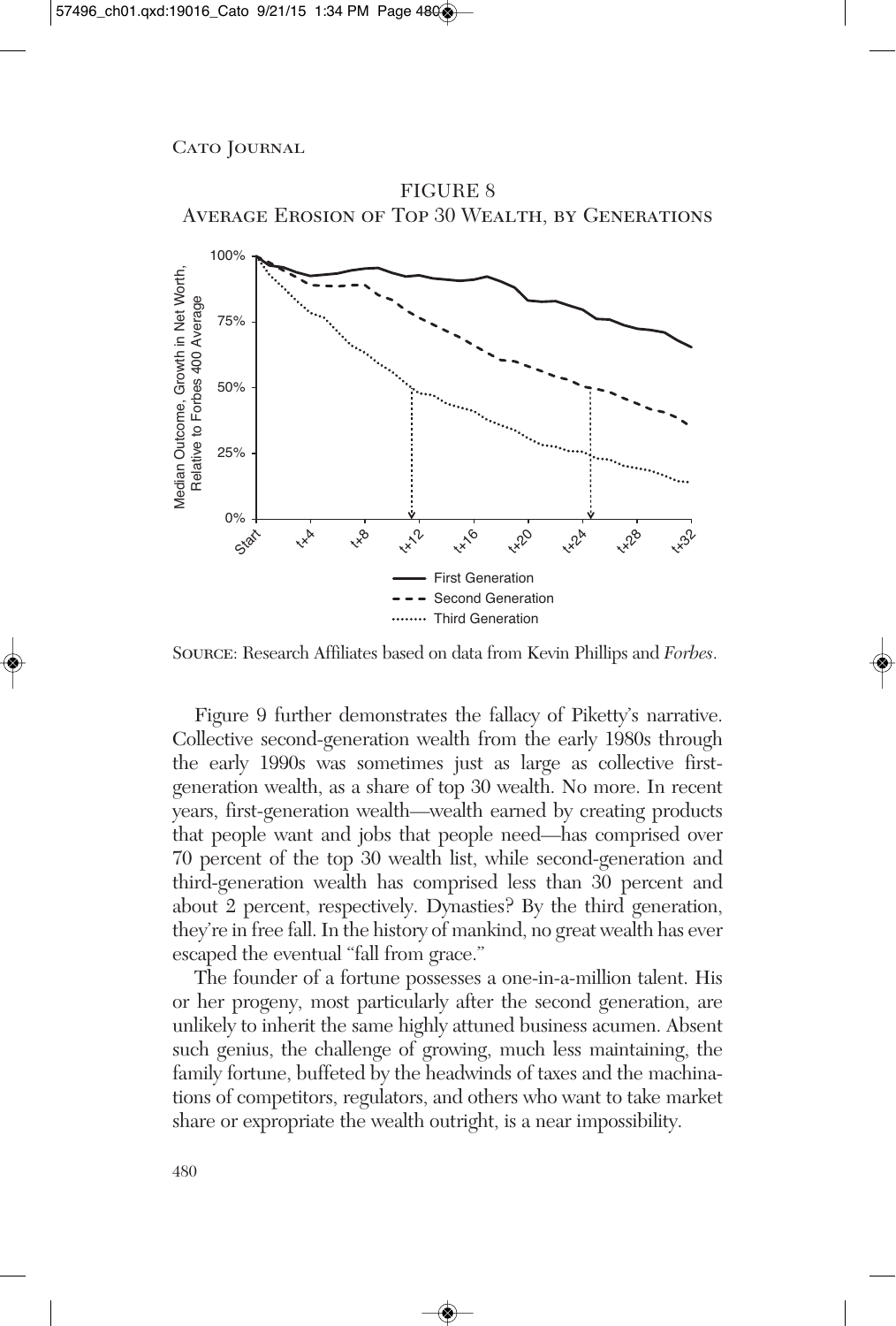

Source: Research Affiliates based on data from Kevin Phillips and *Forbes*.

### The Cause of Income Inequality

If there's a "sleeper" in *Capital in the 21st Century*, it has to do with the sources of *income* inequality, not *wealth* inequality. As we have seen, there's a rapidly rotating cast of entrepreneurs in the ranks of the hyper-wealthy, with old money dissipating surprisingly quickly as new fortunes are created. If we hasten this process, we hasten the inevitable: great wealth is recycled into the macroeconomy with a half-life of a generation or less. If we adopt policies aimed to accelerate the redistribution of wealth and, in so doing, trigger an unintended consequence by lessening the incentives for entrepreneurialism, innovation, and invention, the costs may be *much* larger than the "benefits" wrought by the small marginal increase in the already vigorous redistributive process that we document.

That said, there is a concurrent—and not unrelated—hollowing out of the opportunity set for the unskilled worker, for the marginally skilled worker, and perhaps soon for the moderately and significantly skilled worker. In theory, it is a good thing if society can produce the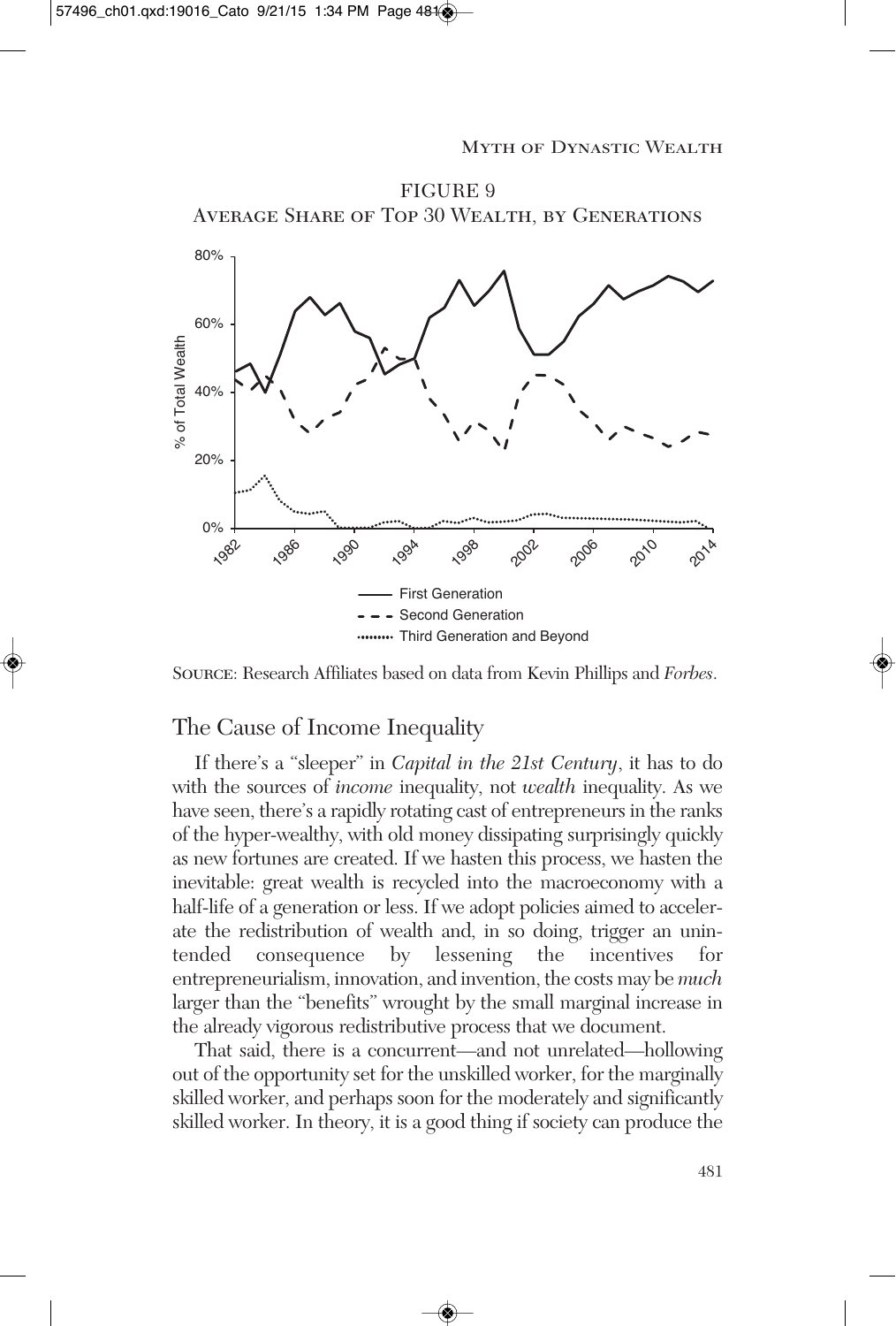same goods and services with less effort, as a consequence of technological innovation, setting the stage for rising efficiency and time-leveraging productivity enhancements. But how is that bounty to be shared? Back to Ayn Rand versus Karl Marx: Societies must decide with care how to allow the benefits to spread throughout society without eroding the incentives that drive these innovations in the first place.

Corporate executives make up nearly three-fifths of the top 0.1 percent of the income pie. Even more remarkably, as the share of national income going to this group quadrupled over the past quarter-century—from 2 percent to 8 percent—fully 70 percent of the rise accrued to corporate executives (Bakija, Cole, and Heim 2012). *Income* is now a path to the Forbes 400. We have no qualms about paying entrepreneurial rewards (i.e., vast compensation) to executives who create substantial wealth for their shareholders or who facilitate path-breaking innovations and entrepreneurial growth.

None of the authors would begrudge the well-earned billions of Steve Jobs and countless other visionaries who have profited from inspirational leaps that have bettered the lives of millions, nor to executives who do the same. But an abundance of research shows little correlation between executive compensation and shareholder wealth creation (let alone societal wealth creation). Nine-figure compensation packages are so routine they only draw notice when the recipients simultaneously run their companies into the ground, as was the case with Enron, Global Crossing, Lehman Brothers, Tyco, and myriad others. It's difficult for an entrepreneur to become a billionaire, in share wealth, while running a failing business. How can even mediocre corporate executives take so much of the pie?

Bertrand and Mullainathan (2001) cleverly disentangled skill from luck by examining situations in which earnings changes could be reasonably ascribed to luck (say, a fortuitous change in commodity prices or exchange rates). They found that, on average, CEOs were rewarded just as much for "lucky" earnings as for "skillful" earnings. The authors postulate what they term the "skimming" hypothesis: "When the firm is doing well, shareholders are less likely to notice a large pay package." A governance linkage is also evident: The smaller the board, the more insiders on it, and the longer tenured the CEO, the more flagrant "pay for luck" becomes, while the presence of large shareholders on the board serves to inhibit skimming. Perhaps shareholders should be more attentive to governance?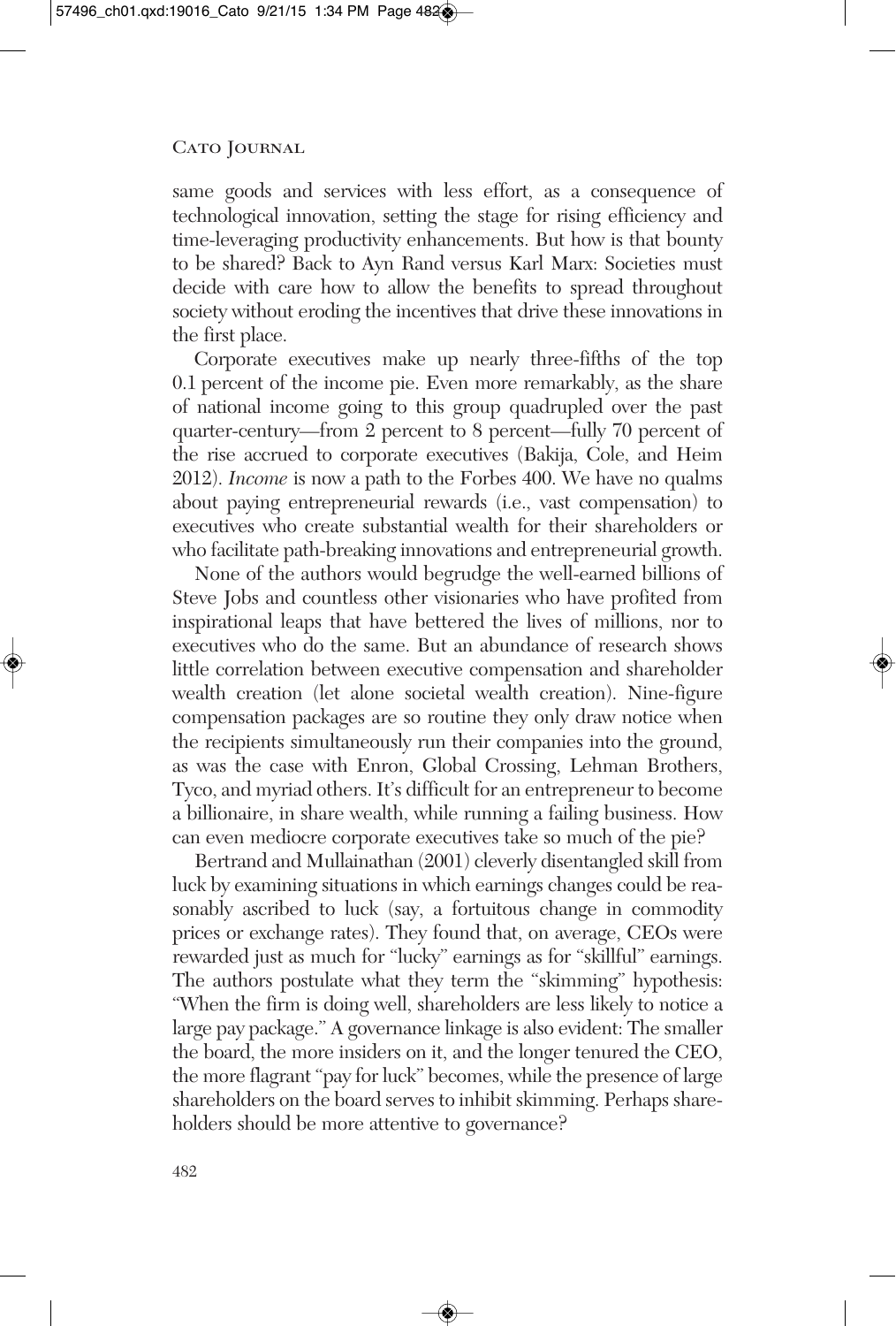### Conclusion

When great wealth is achieved through entrepreneurialism, innovation, and invention, society benefits, jobs are created, and life becomes easier and better. For generations, this process has fueled American exceptionalism. When great *income* is achieved through entrepreneurialism, innovation, and invention, society again benefits for the same reasons. We find it puzzling that Piketty underplayed what even he recognizes as the major driver of growing American income inequality: the massive appropriation of the wealth of corporations by their executives. When it is objectively deserved, terrific; when it is not, it siphons resources out of the macroeconomy and hollows out the opportunity set for the populace at large.

A second driver of the "politics of envy" is the perception—and reality—that children of privilege get a head start on becoming the elite of the future, usurping the potential opportunity of others in the population to become the next Henry Ford or Steve Jobs. Each of us—libertarian, centrist Republican, and centrist Democrat would be thrilled to find a way to double or triple the number of future entrepreneurs and innovators by granting those who are not born into privilege a similar opportunity to blossom. We have different views on whether government is more likely to play a positive or negative role in such an endeavor if empowered to do so. We all recognize that the next Bill Gates is unlikely to emerge from squalid poverty, and we agree on the benefits to society if that were more plausible. We all agree that the hollowing out of the middle class is real and is a serious problem, which is better addressed by improving opportunities for the have-nots to better their lot than by aggressively redistributing from the haves. It is well beyond the scope of this article, however, to propose answers to society's challenges as they relate to bettering the opportunity set for the middle class and for the poor.

Instead of focusing on access to opportunity, Piketty focuses on a deeply flawed narrative of dynastic wealth, while overlooking the fact that most immense pools of wealth are first generation, newly created by those who have also just created great wealth for society, and ignoring the fact that the wealthy, especially after this first generation, are masters at redistributing—or, to be more frank, dissipating—their own wealth. When someone has achieved monumental success, it's tempting to encourage redistribution.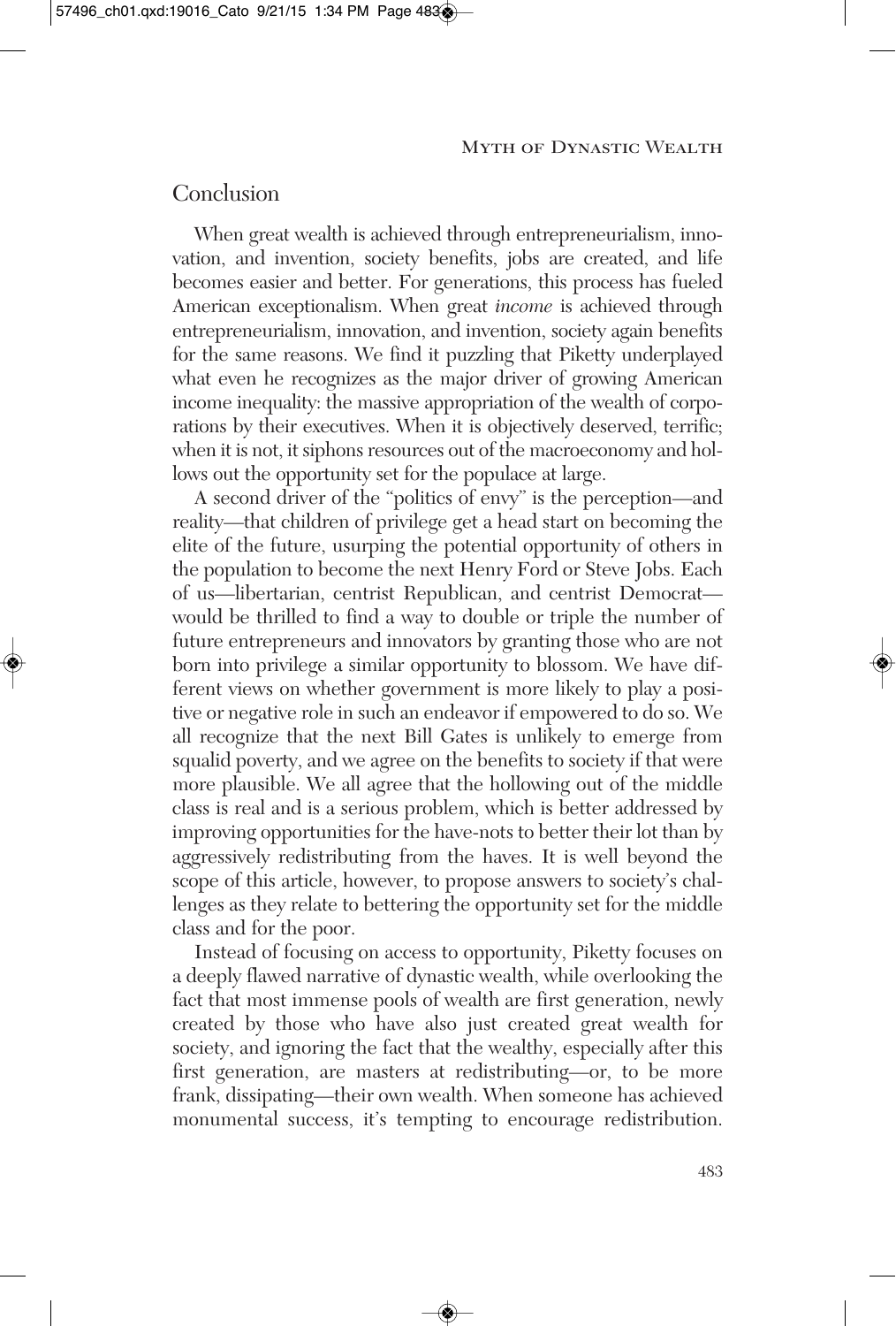When someone has inherited wealth, earned by a previous generation, or has built great wealth from lofty income without having themselves built a great business, envy or a sense of fairness may lead some to say, "Let's redistribute it." Dare we forget the trivial fact that "fairness" is subjective?

The point of this research is that, whether we are governed by acolytes of Ayn Rand or Karl Marx, *redistribution will occur, no matter what policies are pursued.* The only question is whether, in an effort to accelerate the process, we stifle the innovation and entrepreneurial spirit that achieves great wealth *by creating great societal wealth,* which as we have shown will be redistributed into the macroeconomy with surprising speed, by the wealthy and their offspring.

# References

- Acemoglu, D., and Robinson, J. A. (2015) "The Rise and Decline of General Laws of Capitalism." *Journal of Economic Perspectives* 29 (1): 3–28.
- Aldrich, A. (2013) *The Astor Orphan: A Memoir*. New York: Harper Collins.
- Arnott, R. D., and Bernstein, P. (1997) "Bull Market? Bear Market?" *Journal of Portfolio Management* 24 (1): 26–29.
- Arnott, R. D., and Chaves, D. B. (2012) "Demographic Changes, Financial Markets, and the Economy." *Financial Analysts Journal* 68 (1): 23–46.
	- (2002) "What Risk Premium Is 'Normal'?" *Financial Analysts Journal* 58 (2): 64–85.
- Bakija, J.; Cole, A.; and Heim, B. T. (2012) "Jobs and Income Growth of Top Earners and the Causes of Changing Income Inequality: Evidence from U.S. Tax Return Data." Working Paper: web .williams.edu/Economics/wp/BakijaColeHeimJobsIncomeGrowth TopEarners.pdf.
- Bernstein, W. J., and Arnott, R. D. (2003) "Earnings Growth: The Two Percent Dilution." *Financial Analysts Journal* 59 (5): 47–55.
- Bertrand, M., and Mullainathan, S. (2001) "Are CEOs Rewarded for Luck? The Ones without Principals Are." *Quarterly Journal of Economics* 116 (3): 901–32.
- Campbell, J. Y., and Shiller, R. J. (1989) "Stock Prices, Earnings, and Expected Dividends."In R.J. Shiller, *Market Volatility.* Cambridge, Mass.: MIT Press.